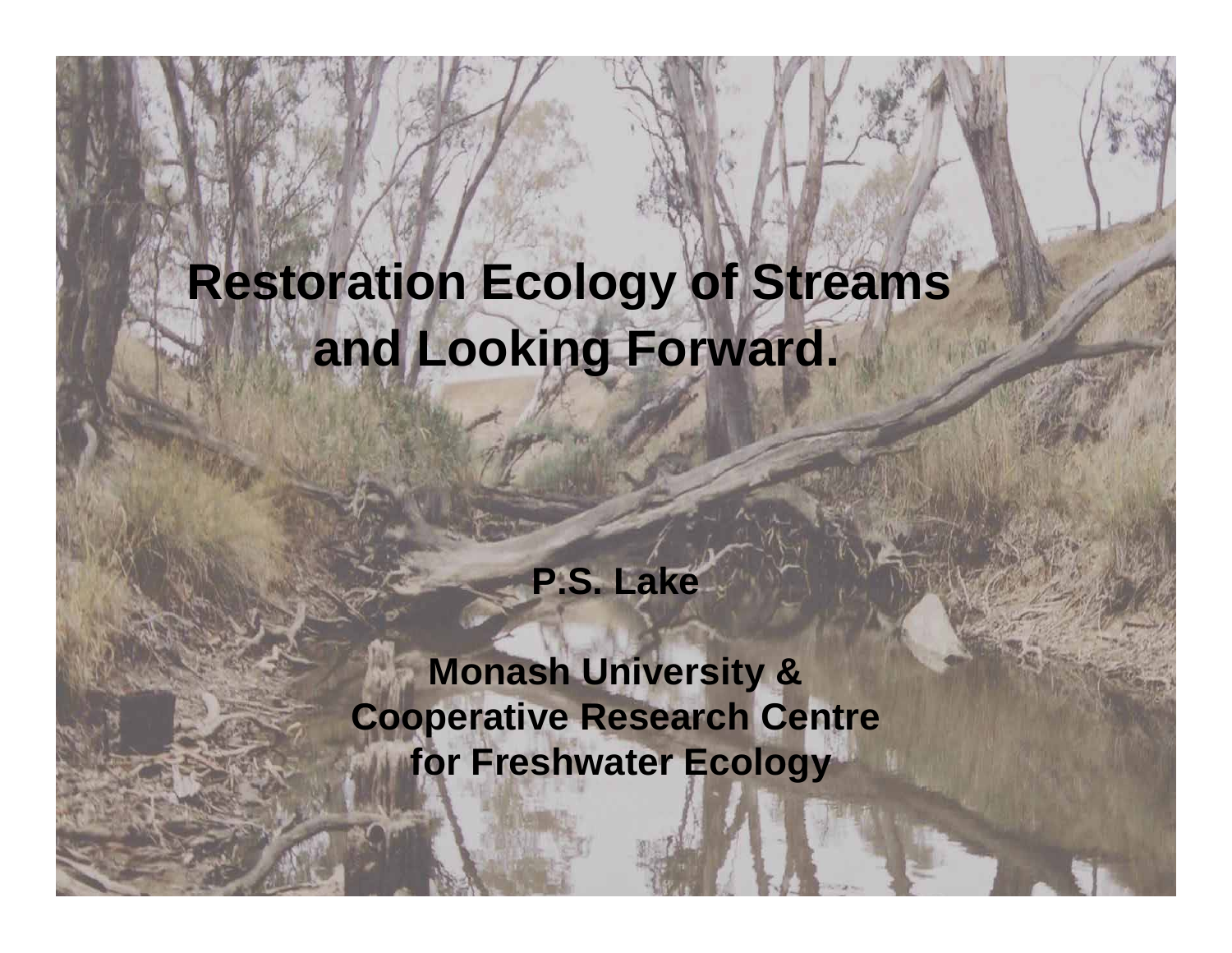• Ecological restoration is concerned with the recovery of degraded ecosystems to achieve stable forms of ecological sustainability.

• Restoration ecology can be defined as the theoretical and empirical study of principles and theories concerning the recovery of degraded ecosystems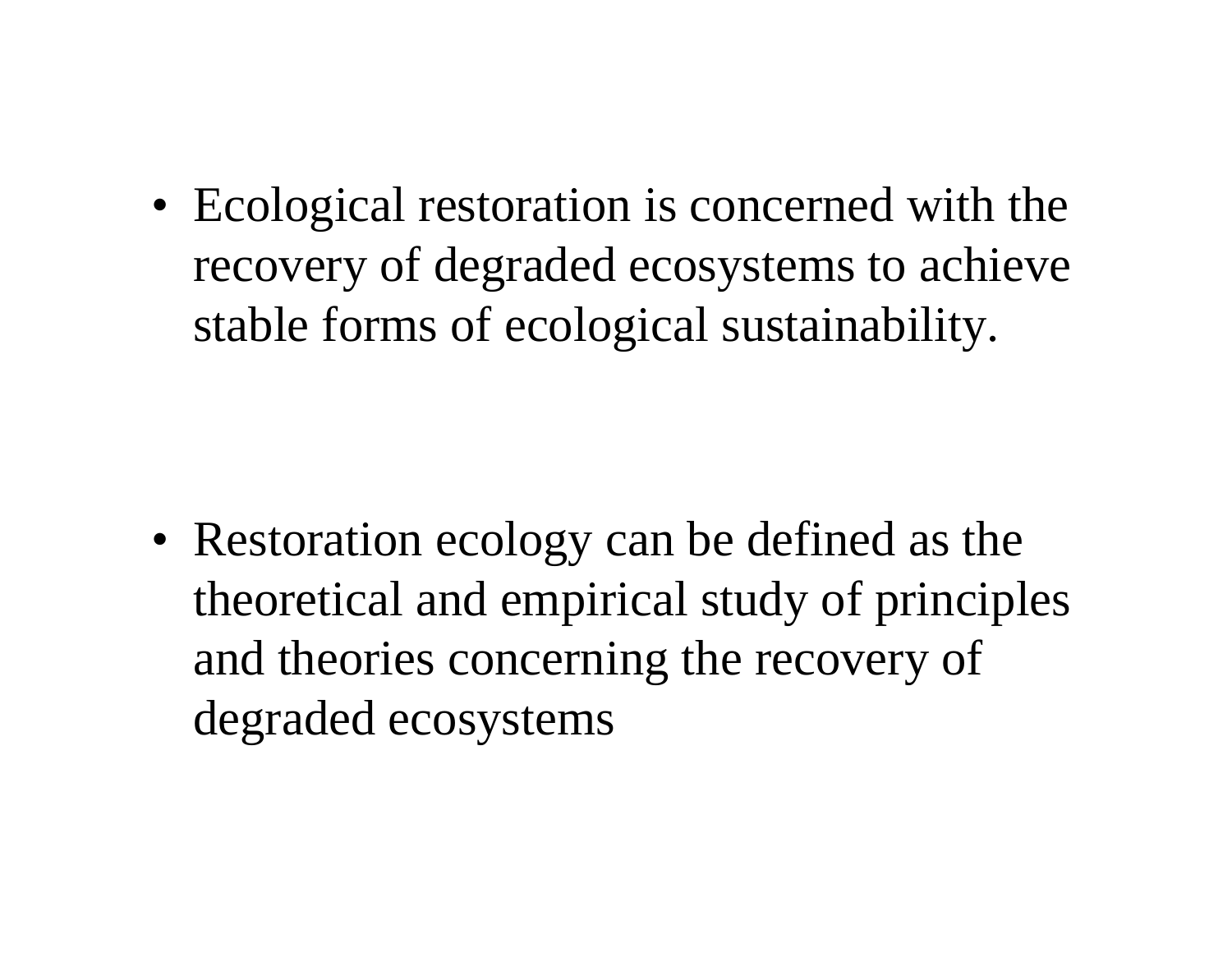#### **Restoration Ecology**

- Restoration ecology combines two major elements of ecology:
- **Disturbance ecology**—an understanding of types of disturbances, how they act and the nature of the responses
- And **Succession**—the ecology of community and ecosystem development from the primary or secondary (often human-degraded) condition.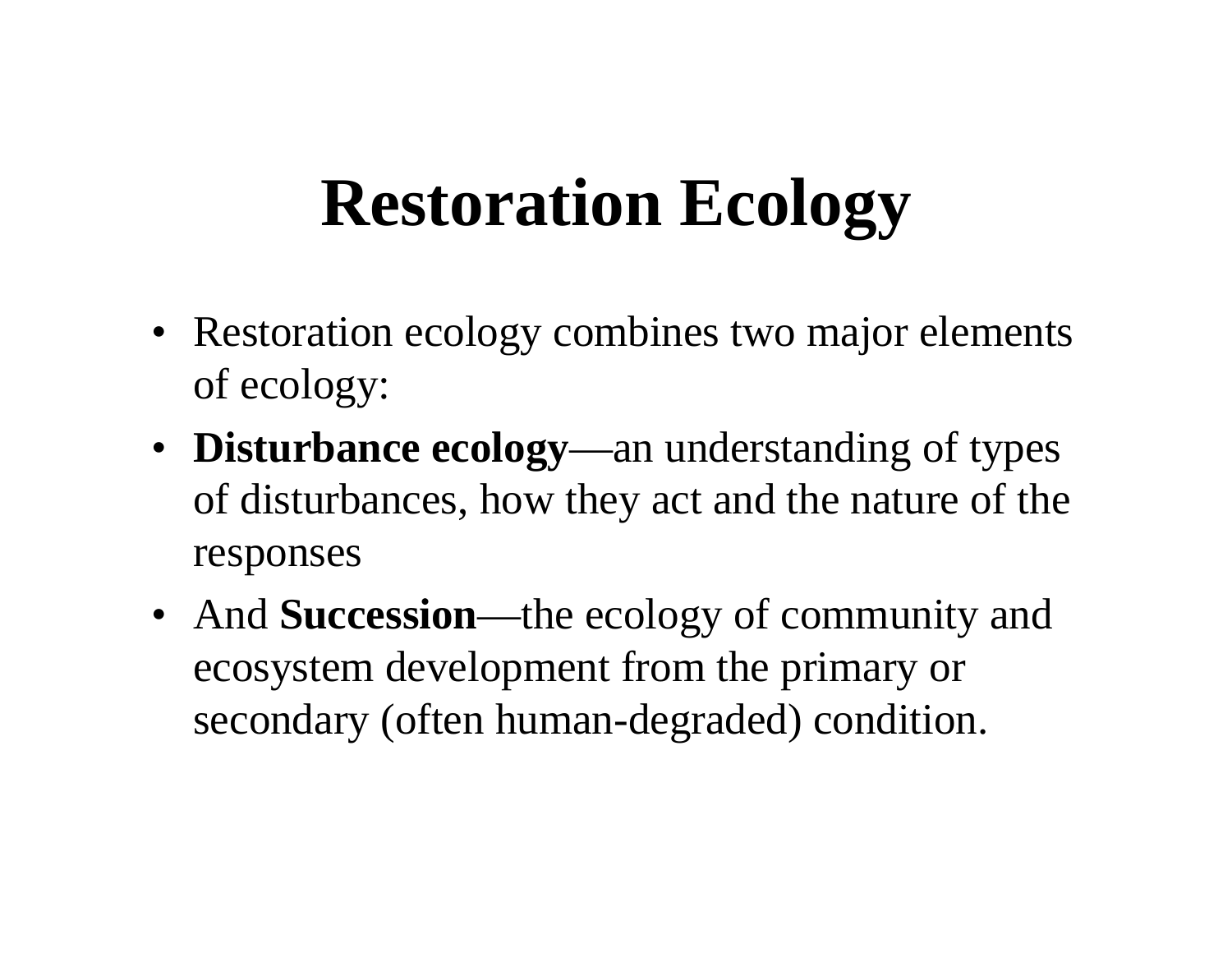## **Ecological Sustainability**

- Ecological sustainability refers to the sustained maintenance of biodiversity and ecological processes that occurs in intact ecosystems
- If such ecosystems are exploited by humans then this does not reduce the sustained and dynamic maintenance of biota and processes.
- Ecologically sustainable ecosystems have resistance /resilience to natural disturbances and may have resistance/ resilience to some anthropogenic disturbances.
- Sustainable systems may differ from pristine systems.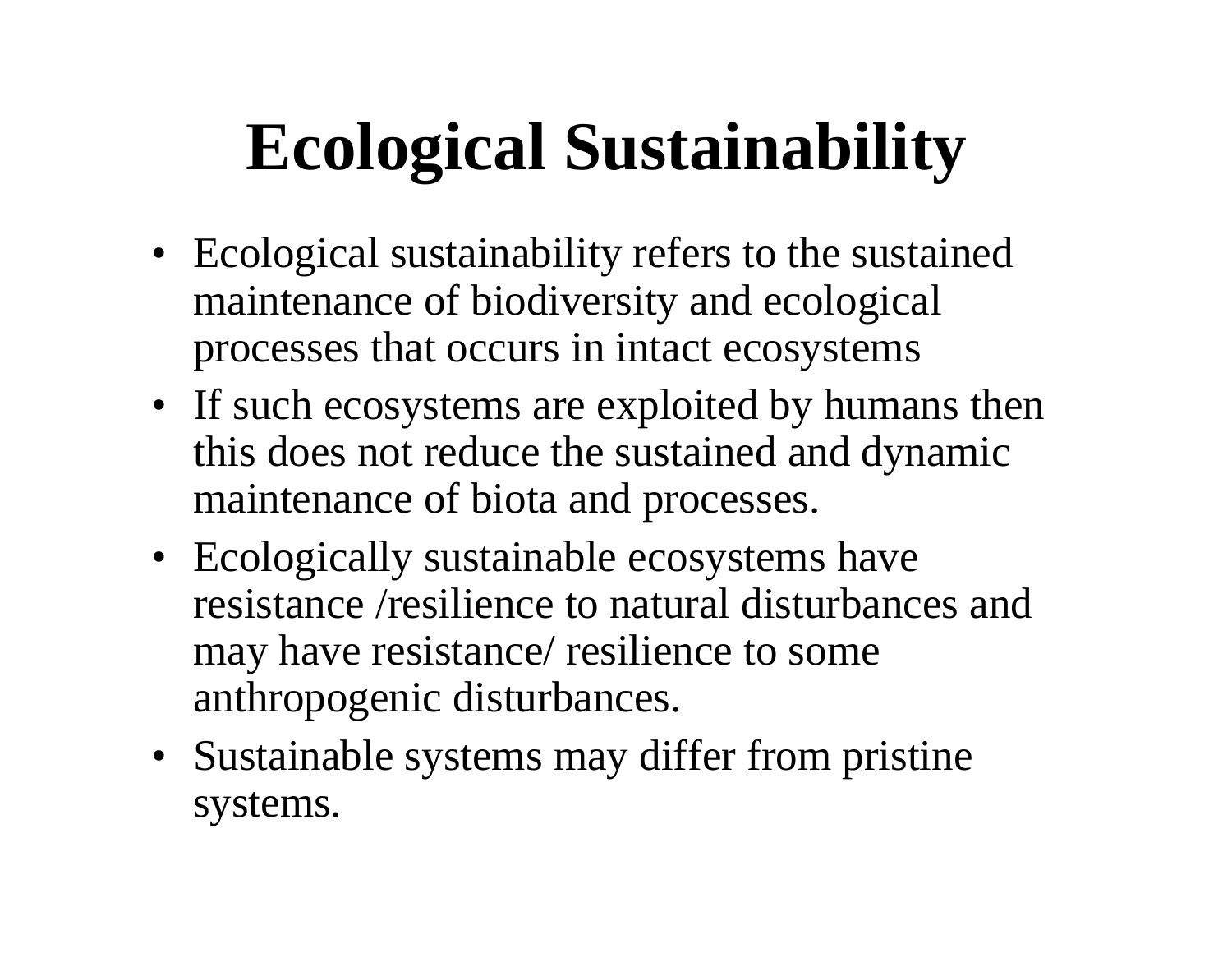#### Potential outcomes of restoration

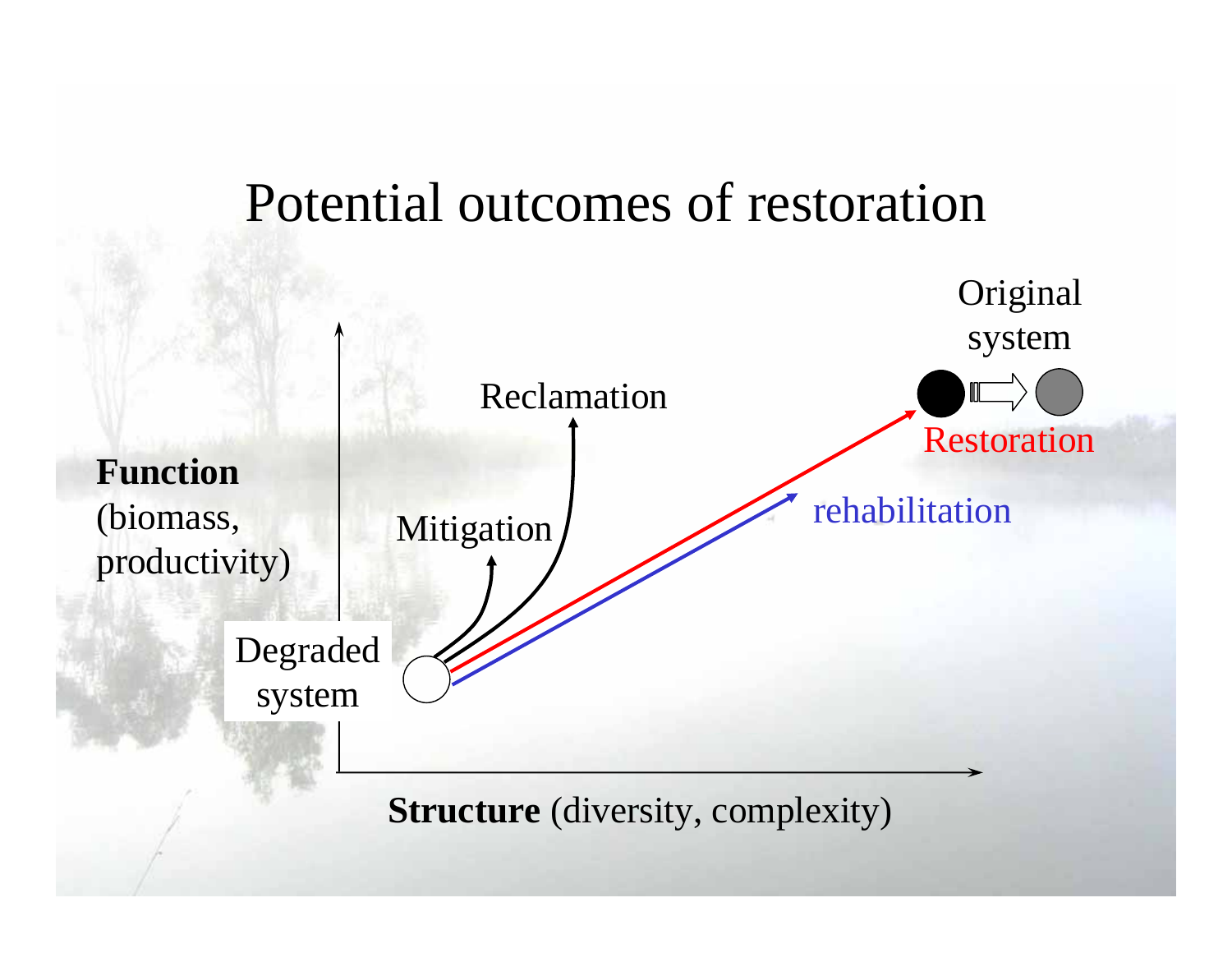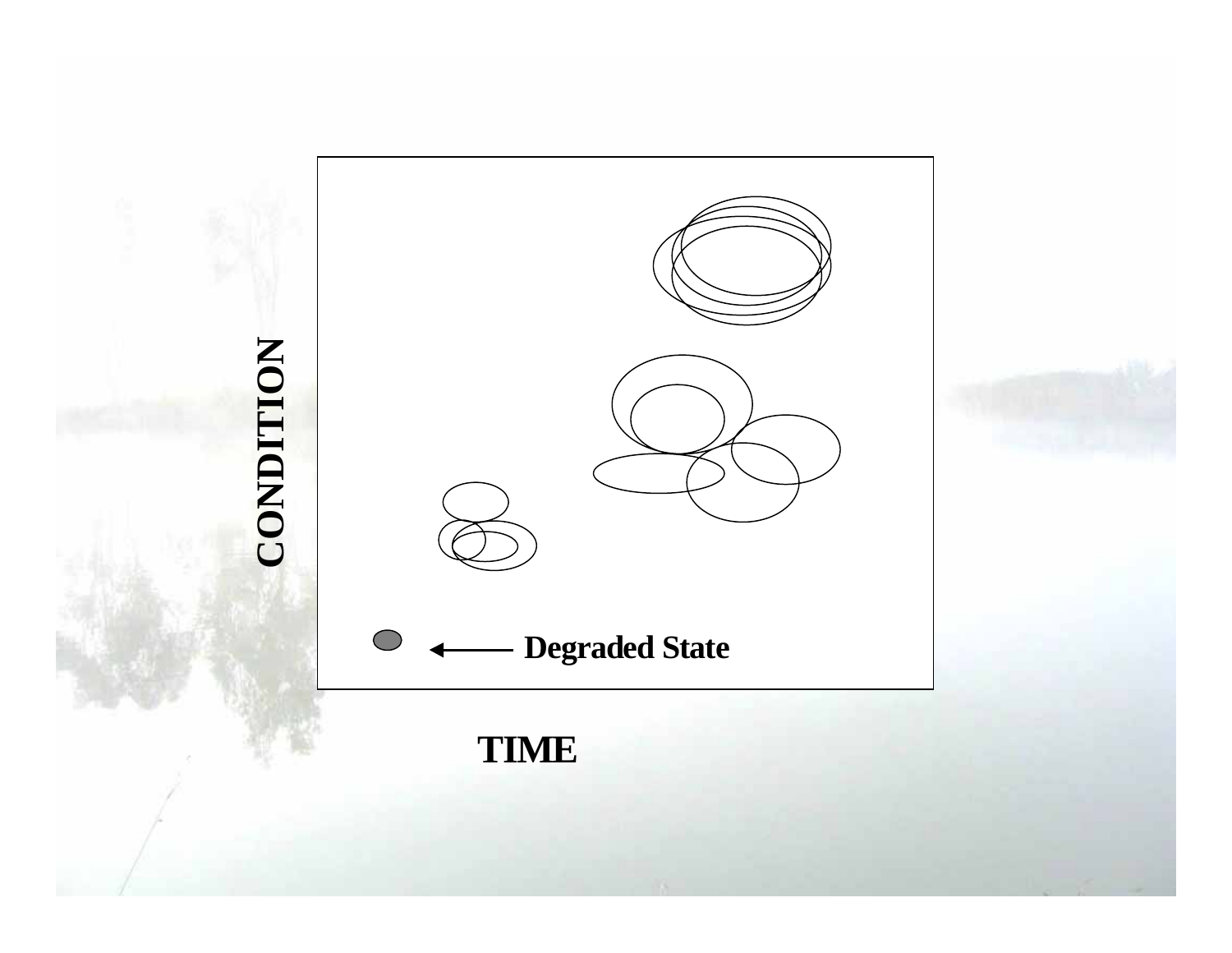#### **Restoration ecology grows mainly by empirical means, but progress is currently limited by**:

- poor planning (especially scale issues)
- poor project design (hypothesis testing?)
- little or no monitoring
- little information on suitable indicators
- little or no reporting of results
- lack of long term commitment from funding and resource management agencies.
- BASICALLY WE ARE LEARNING VERY LITTLE SCIENTIFICALLY FROM THE MANY PROJECTS.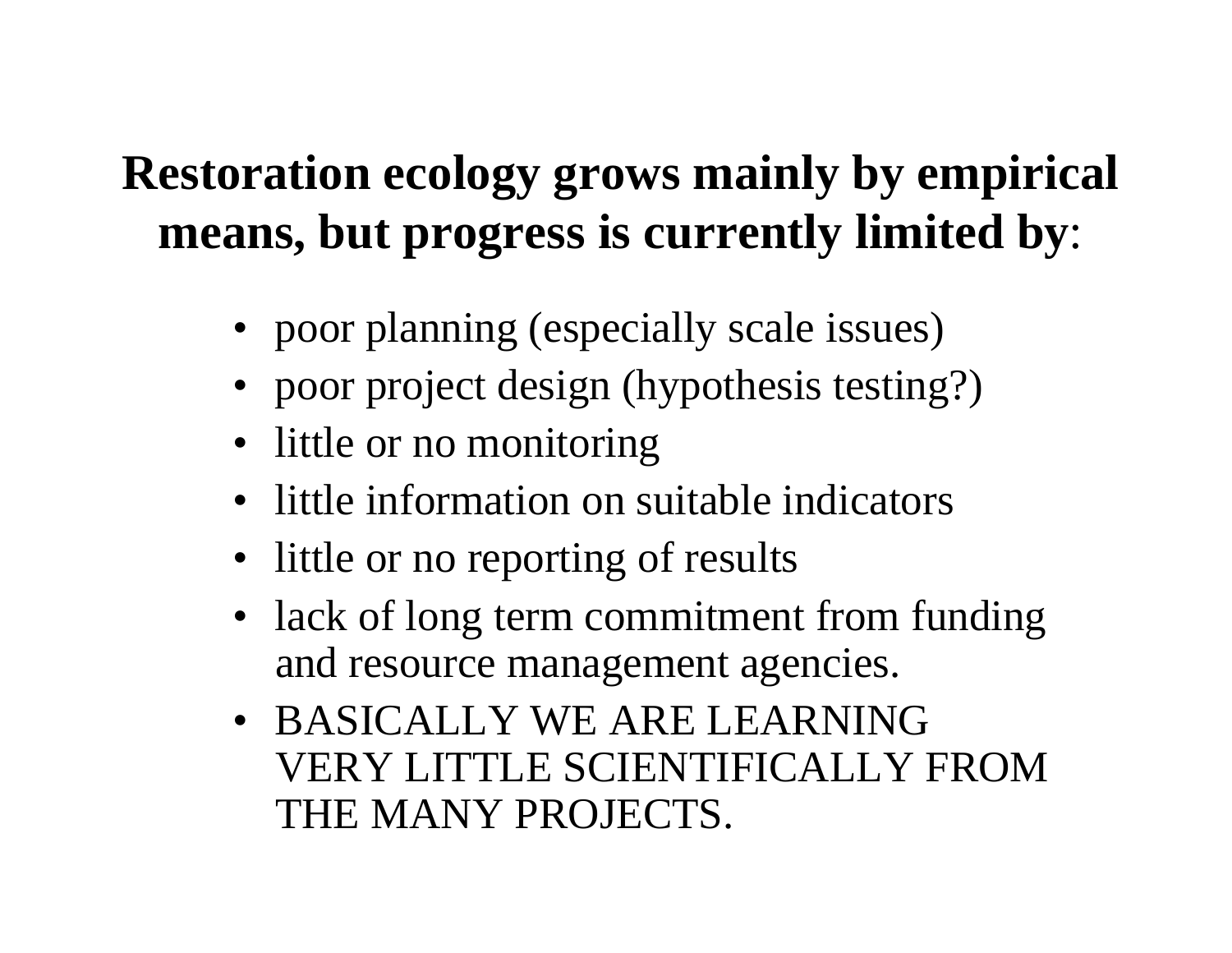## **The Catchment and its Streams** .

- Long been known that the catchment, substantially governs the nature and dynamics of streams. This needs to be recognized in stream restoration.
- Headwater streams—high stream power -sources of sediments, nutrients and OM. Refugia (?).
- Such streams have been neglected in restoration. ISC and middle order streams (?).
- Need to evaluate catchment land use and condition of riparian zones—the problem of little bits.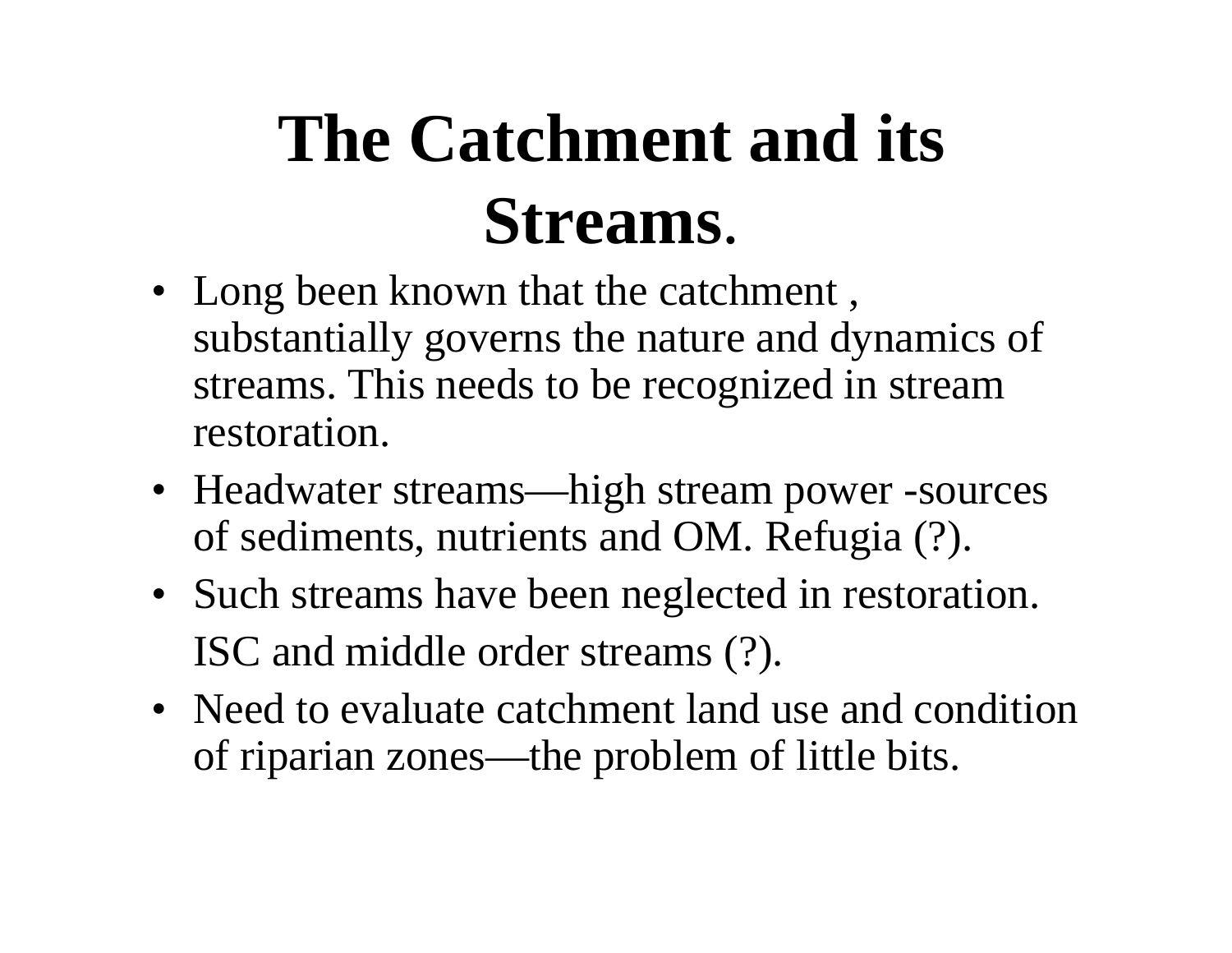### **Riparian Zones.**

- Riparian zone perform critical functions temperature moderation,  $OM + CW$  supply, nutrient and sediment regulation, subsidies.
- Intact riparian zones are wide in water-gathering areas--narrow in gorge-valley reaches --very wide on floodplains.
- Riparian zone integrity degraded by land-use intensification and riparian zone thinning.
- Thin bands of "restored" vegetation constitute ineffective restoration. Such strips only carry out partially key functions of intact riparian zones.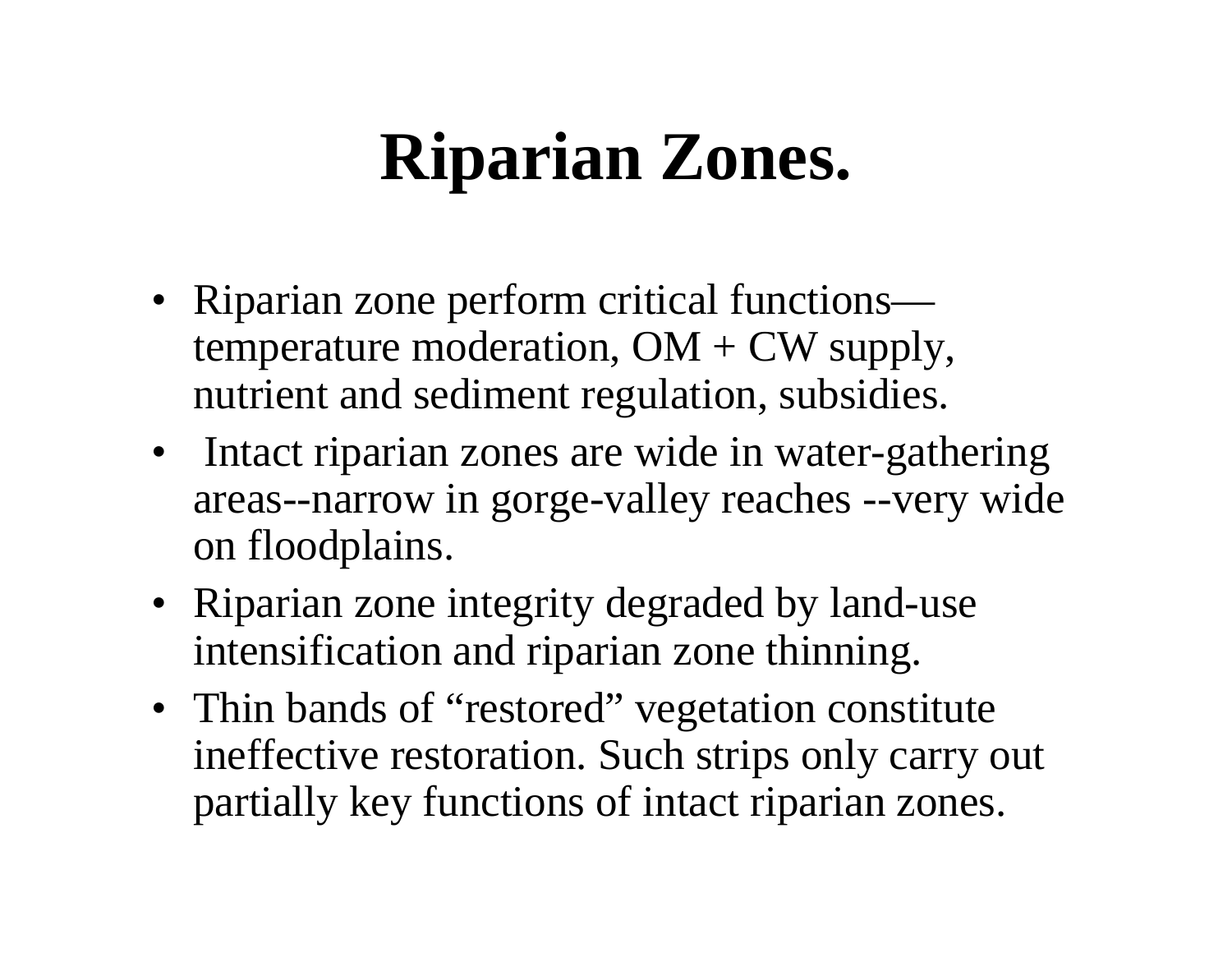## **Economics and the need for change**

- Clearly our rivers are under increasing pressure largely to meet agricultural demands.
- Pressure from a diminishing sector of the economy:
	- Agriculture
		- **1950**; 26.1% of GDP and 85.3% of exports
		- **2001**; 3.2% of GDP and 2.6% of exports (4.7% of workforce) ABARE(2002)
- Given the loss of ecologically sustainable rivers, the shortage of available water and the decline in agriculture, surely the time has come to restore ecological damage and re-think catchment land use?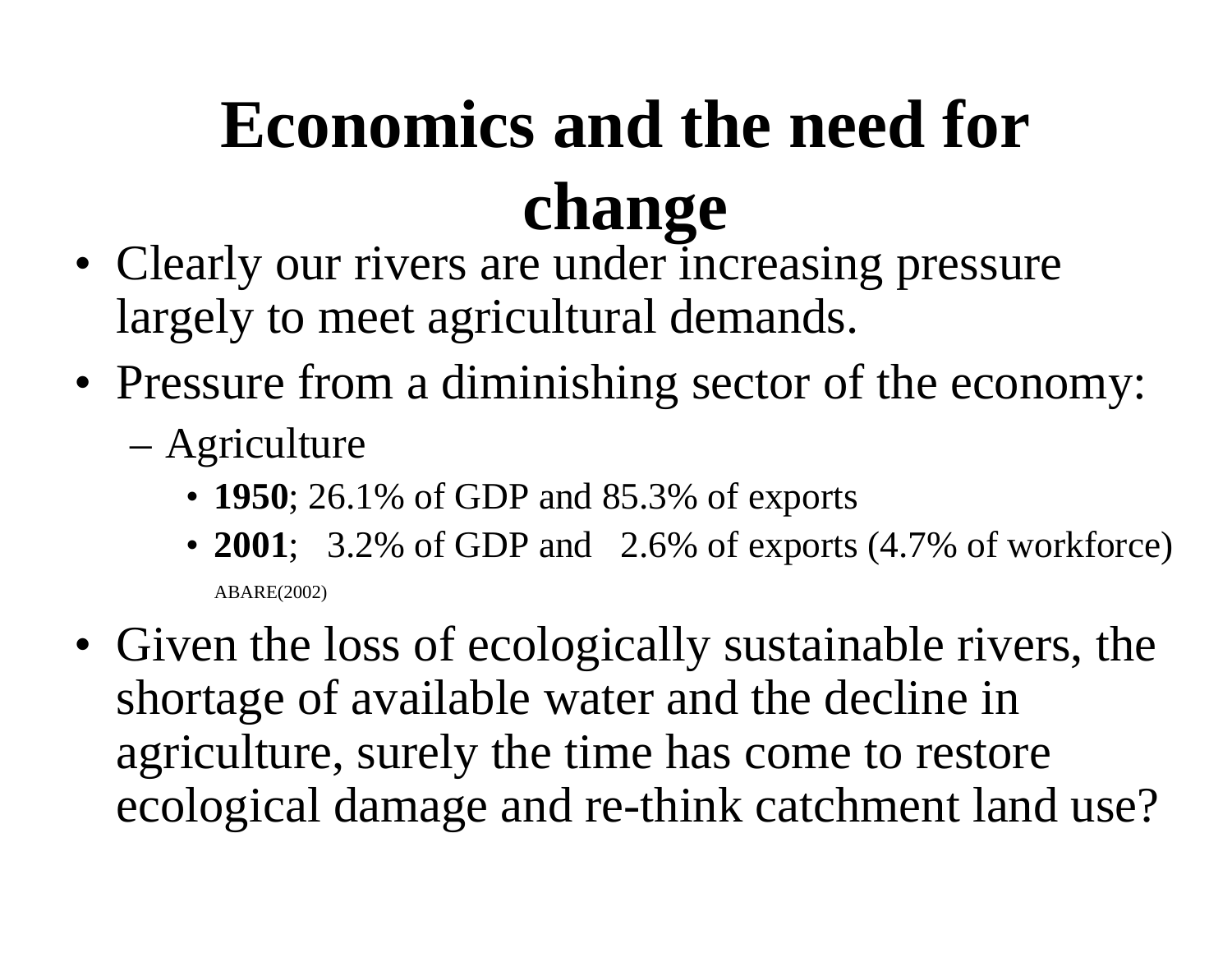# **Steps in a restoration ecology project (modified from Hobbs & Norton 1996)**

- 1. Assessment of damaged state
- 2. Identification and evaluation of disturbances
- 3. Setting of goals/targets and hypotheses
- 4. Selection of indicators & design of monitoring program
- 5. Implementation of restorative measures
- 6. Evaluation of progress, success and of hypotheses
- 7. Reporting the findings of the project.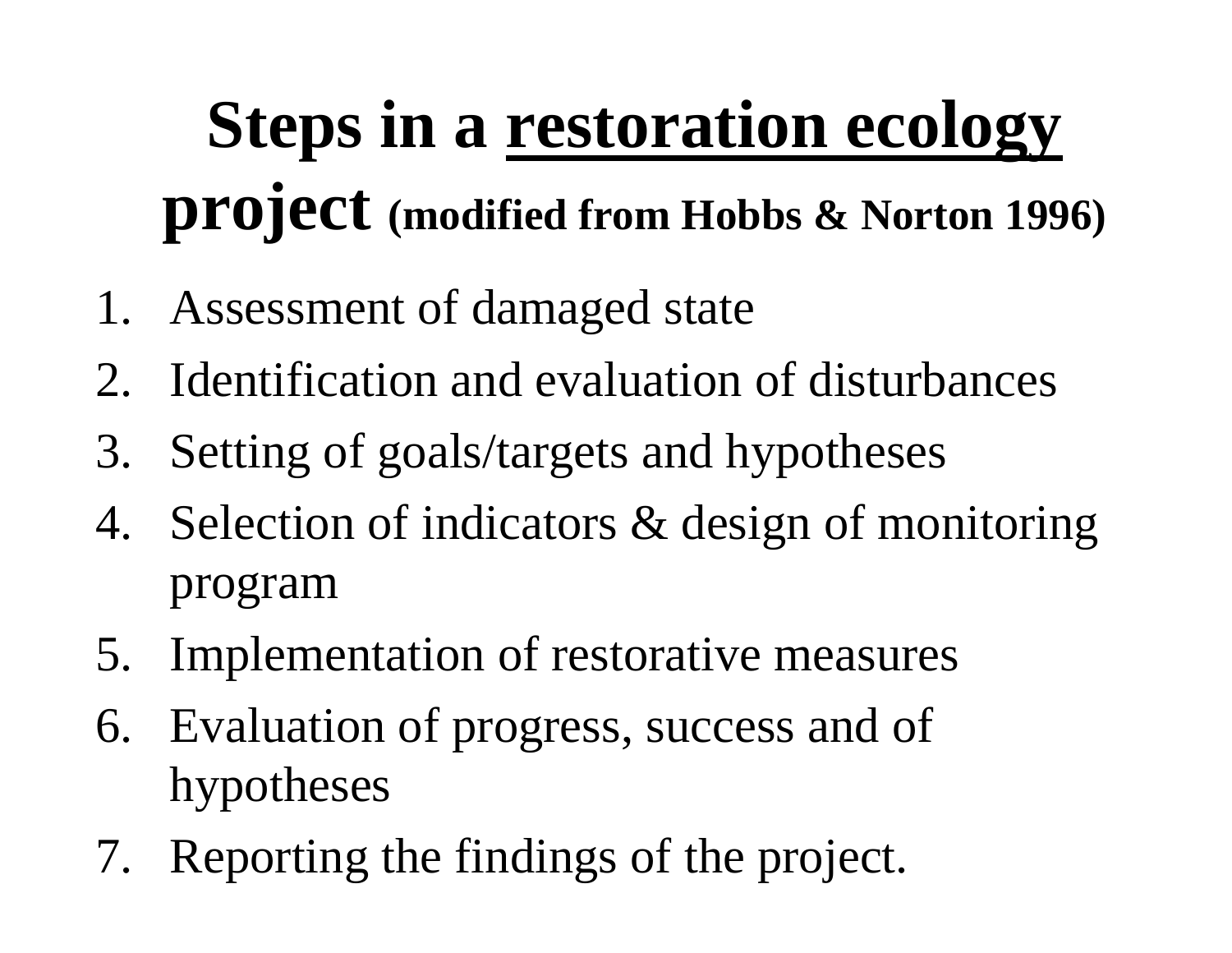### **Assessment of damaged state.**

- This involves a multidisciplinary appraisal of the hydrology, geomorphology and ecology of stream system and catchment.
- Such an appraisal may be based on historical changes and/or differences with reference state.
- The appraisal must address the required spatial scale of the restoration (scope).
- Large spatial scale equates with long response time and increased funding—but large scale projects may be much more effective than small-scale projects.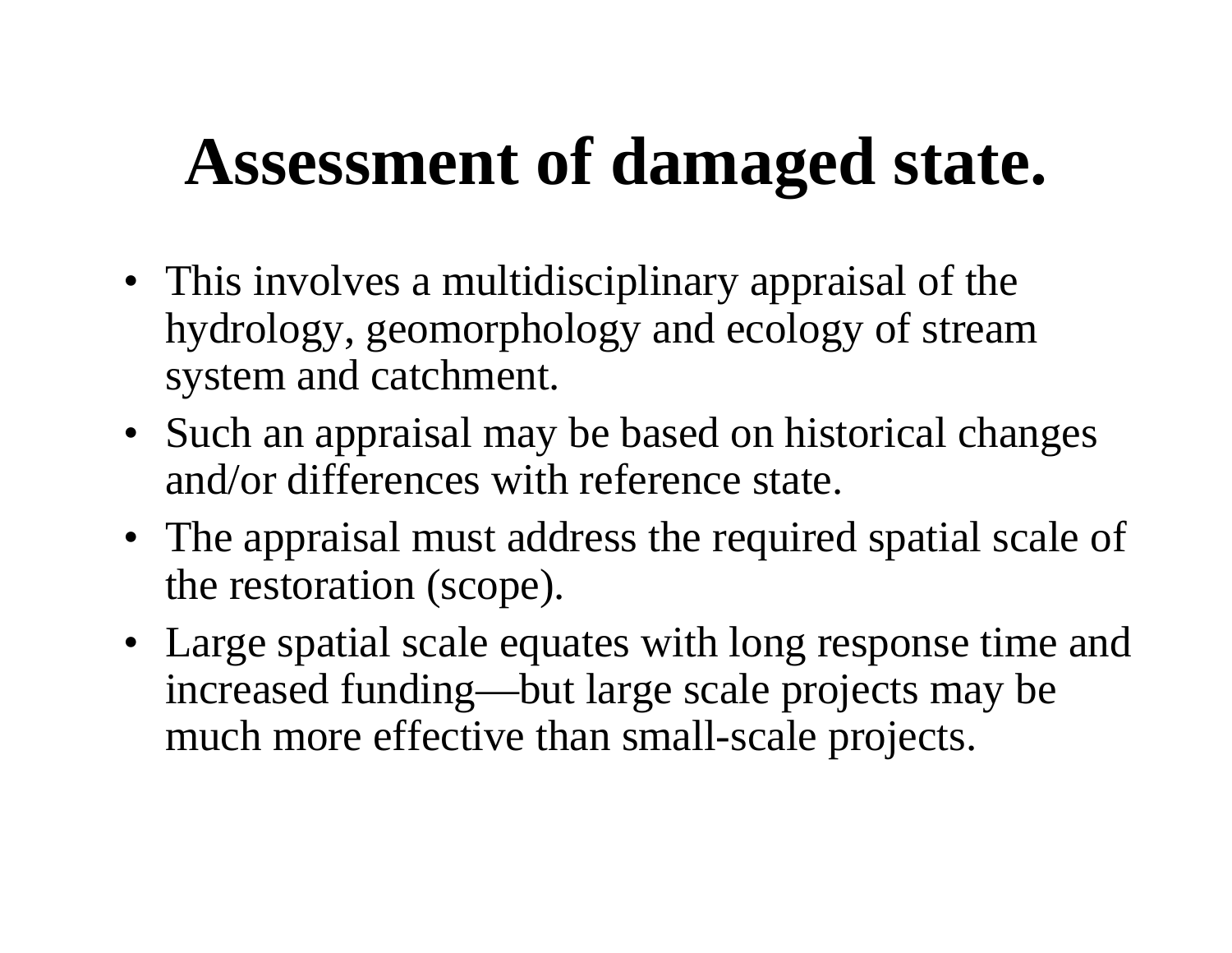## **Identification and evaluation of disturbances**

- Need to address historical legacies and current disturbances.
- Identification of disturbances by spatialtemporal scale (scope) and by strength.
- Ascertain interactions between disturbances.
- Important to rank disturbances in terms of feasibility and timing of restoration.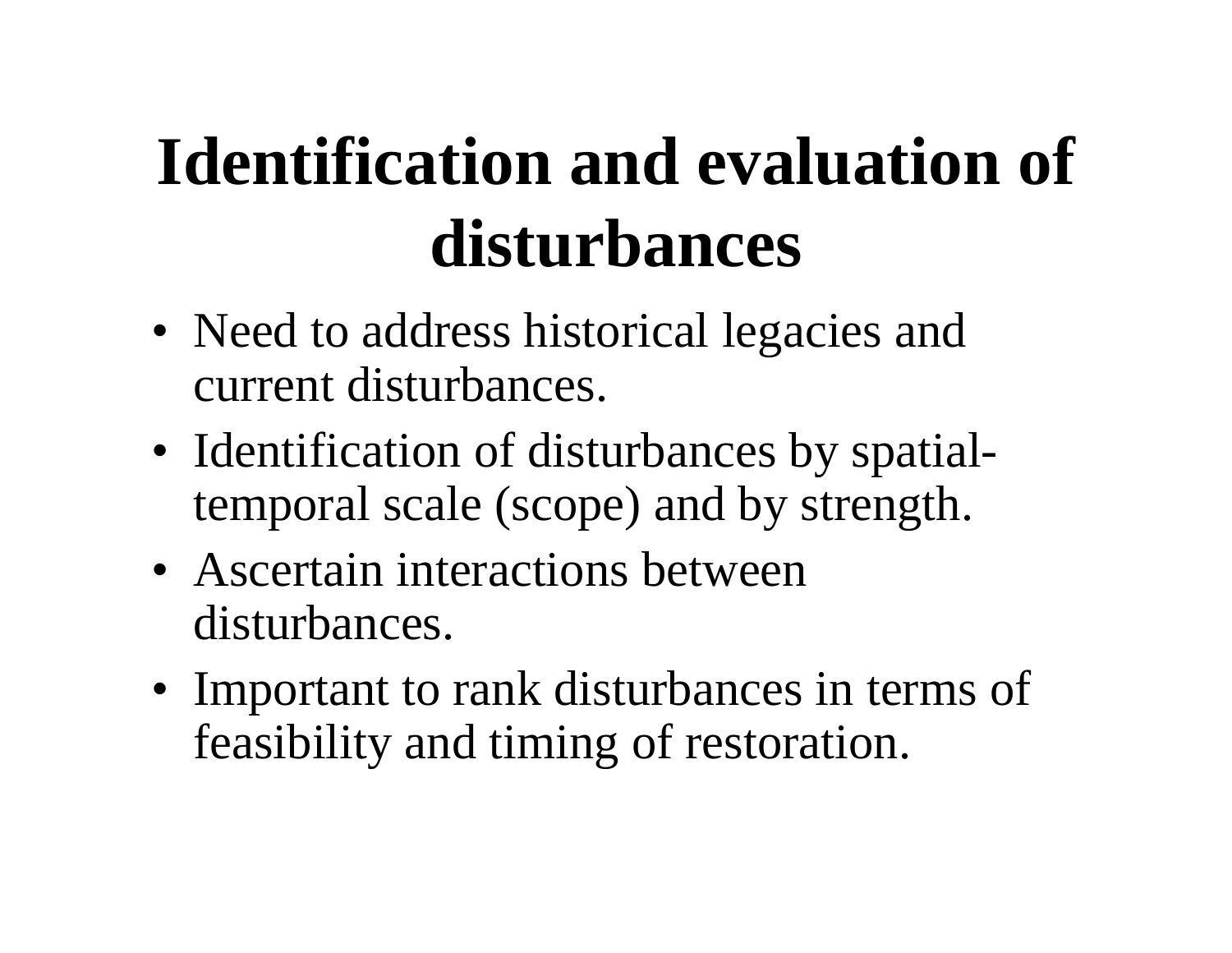- The catchments of the Strathbogie Ranges were settled by squatters by the 1850's.
- Land clearing (ringbarking) began in the 1860's and continued to the 1920's, leaving only a few remnants of native vegetation (e,g.,  $\sim$ 2% on Castle Creek catchment). Erosion started in the late 1800's.
- Massive channel incision and sediment export occurred episodically—1916 massive flood, 1952- 1956 three very wet years, 1980-2000 (1982-83 drought, 1990-91 bushfires, 1993-94 floods).
- Sediment exported downstream to "the Flats" generating sand slugs. (240000m 2 in Creightons).
- Sand Slugs now immobile.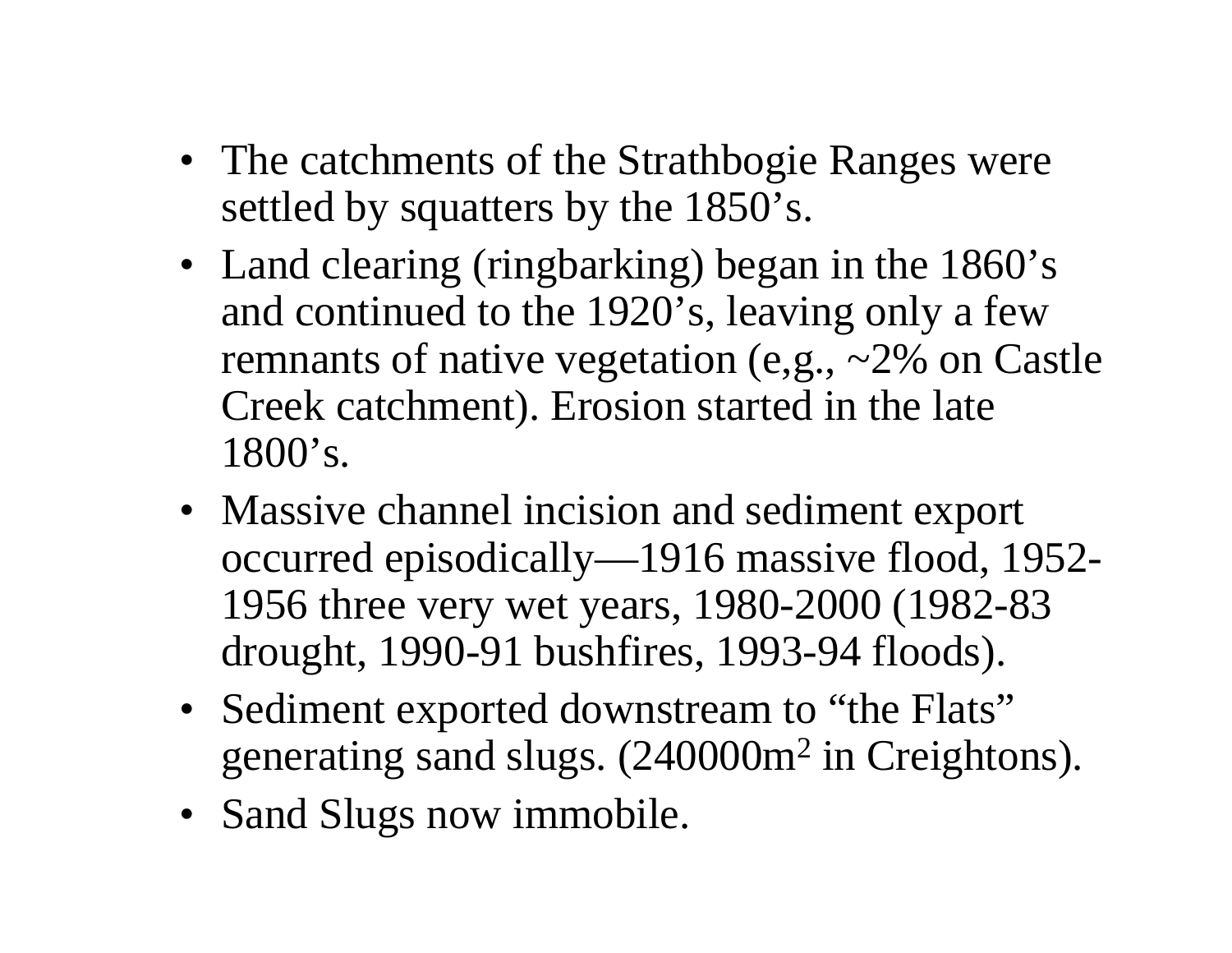Downstream on the 'flats', the streams were typical chain-of-ponds with deep clay-bottomed pools and short runs.

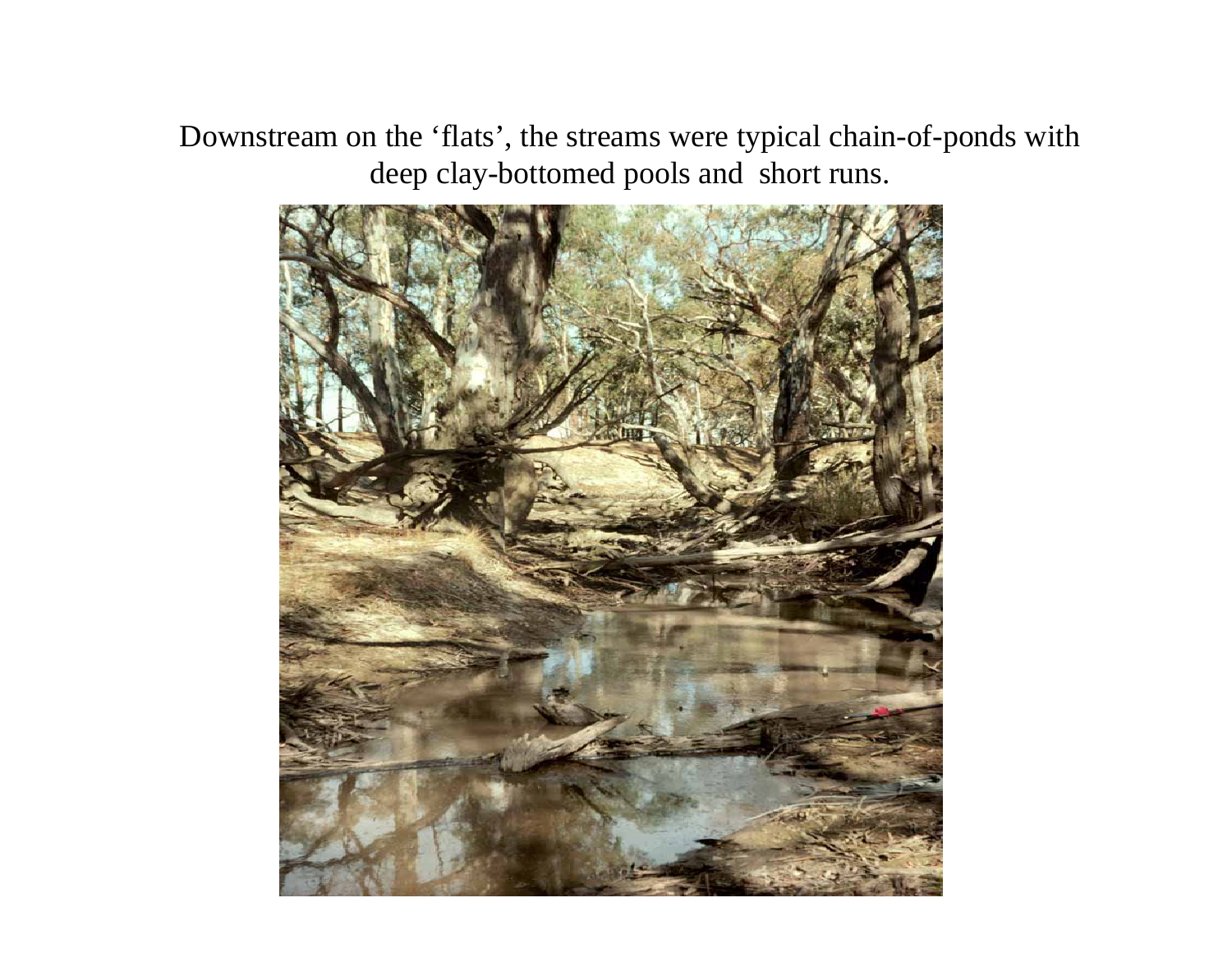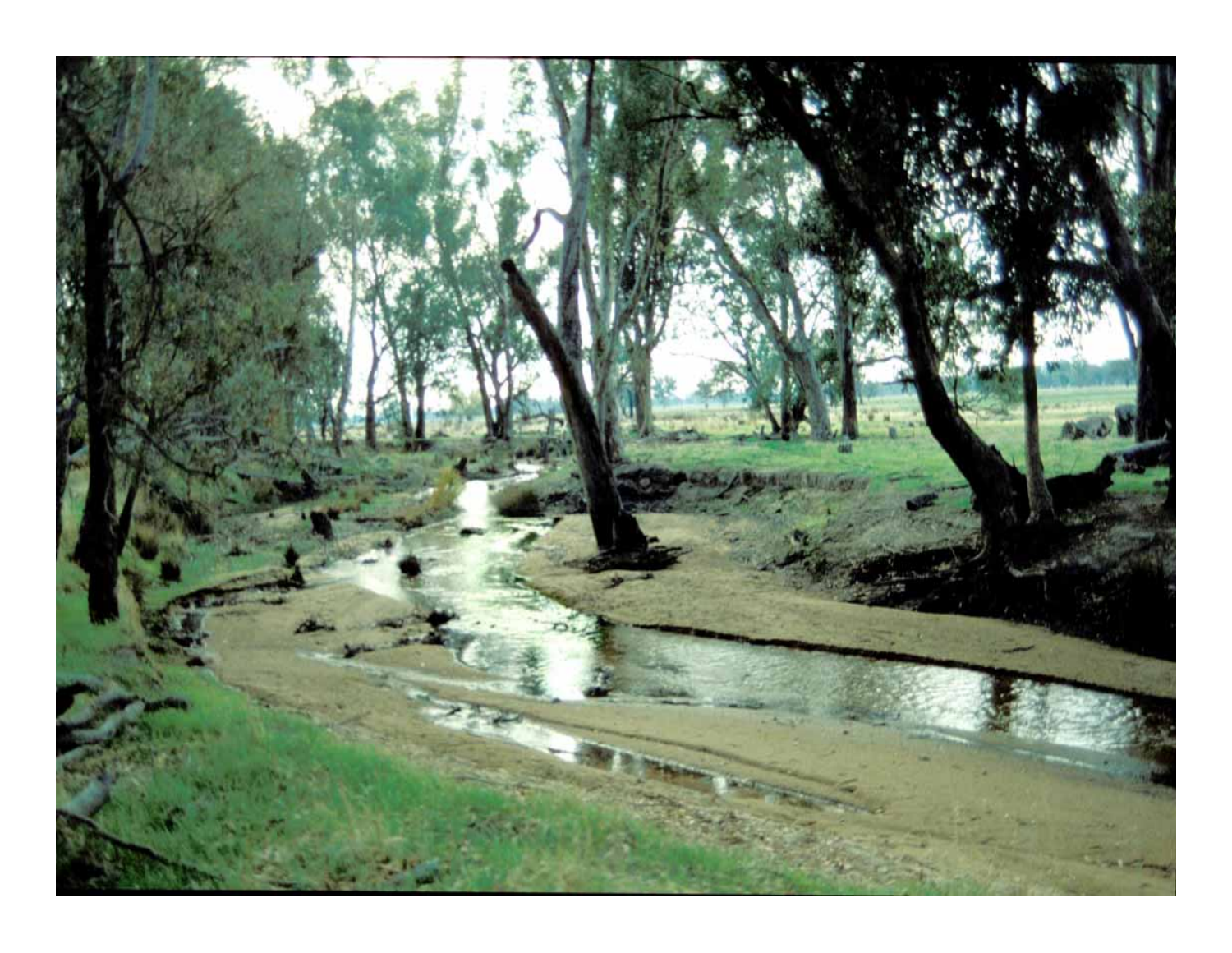## **Setting of goals/targets and hypotheses**

- Goal setting is difficult and takes time
- Goals should ideally be quantifiable and set in relation to current reference and/or historical states.
- Goals should be selected in terms of relevant and easily measured indicators
- Goals preferably involve linked parameters and have variable response times.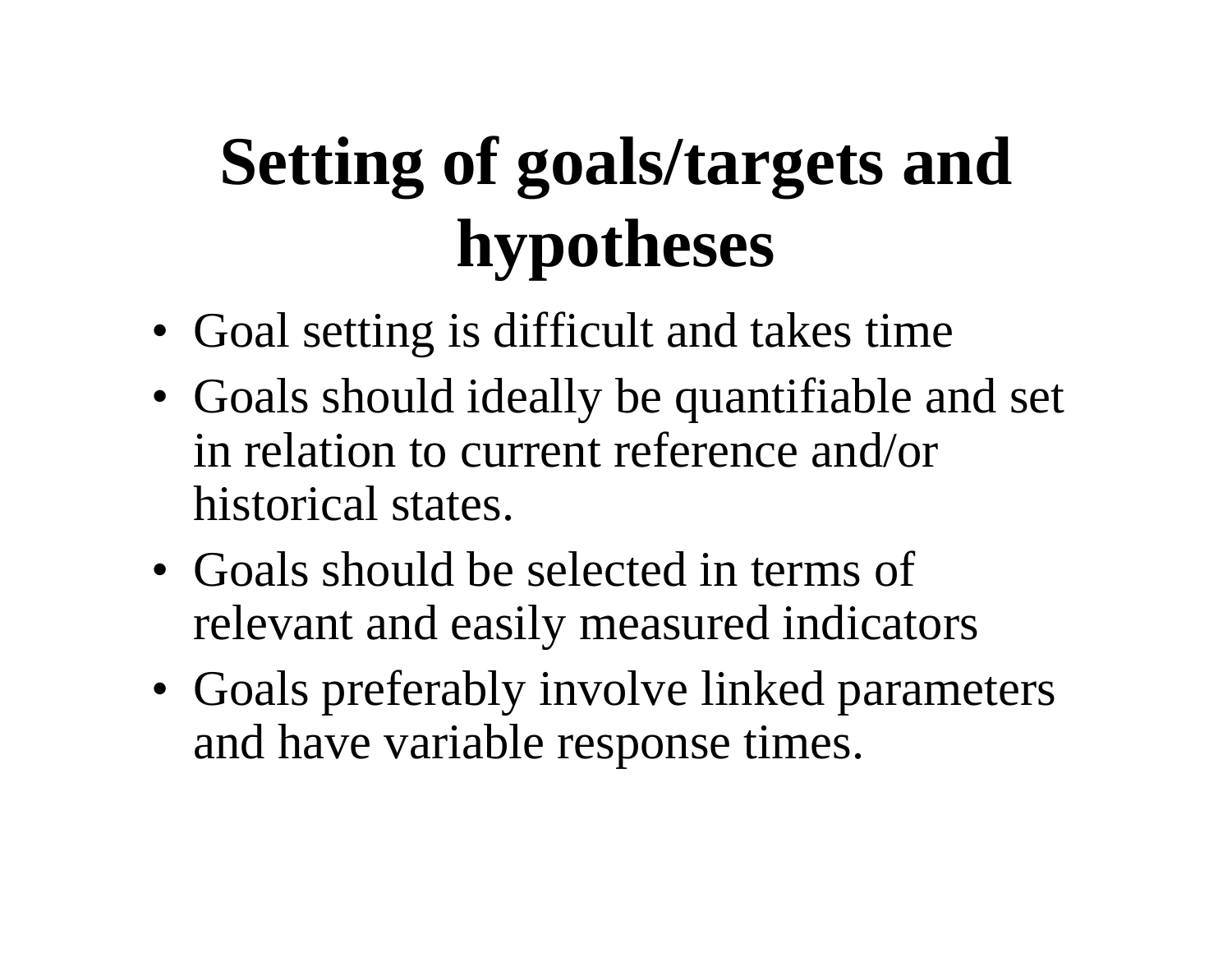#### **Selection of indicators.**

- Progress and testing of hypotheses can only be determined by rigorous monitoring of selected indicators.
- Indicators linked to goals, simple and inexpensive to measure, good knowledge base and sensitive to changes toward goals.
- Indicators can be selected for different response times.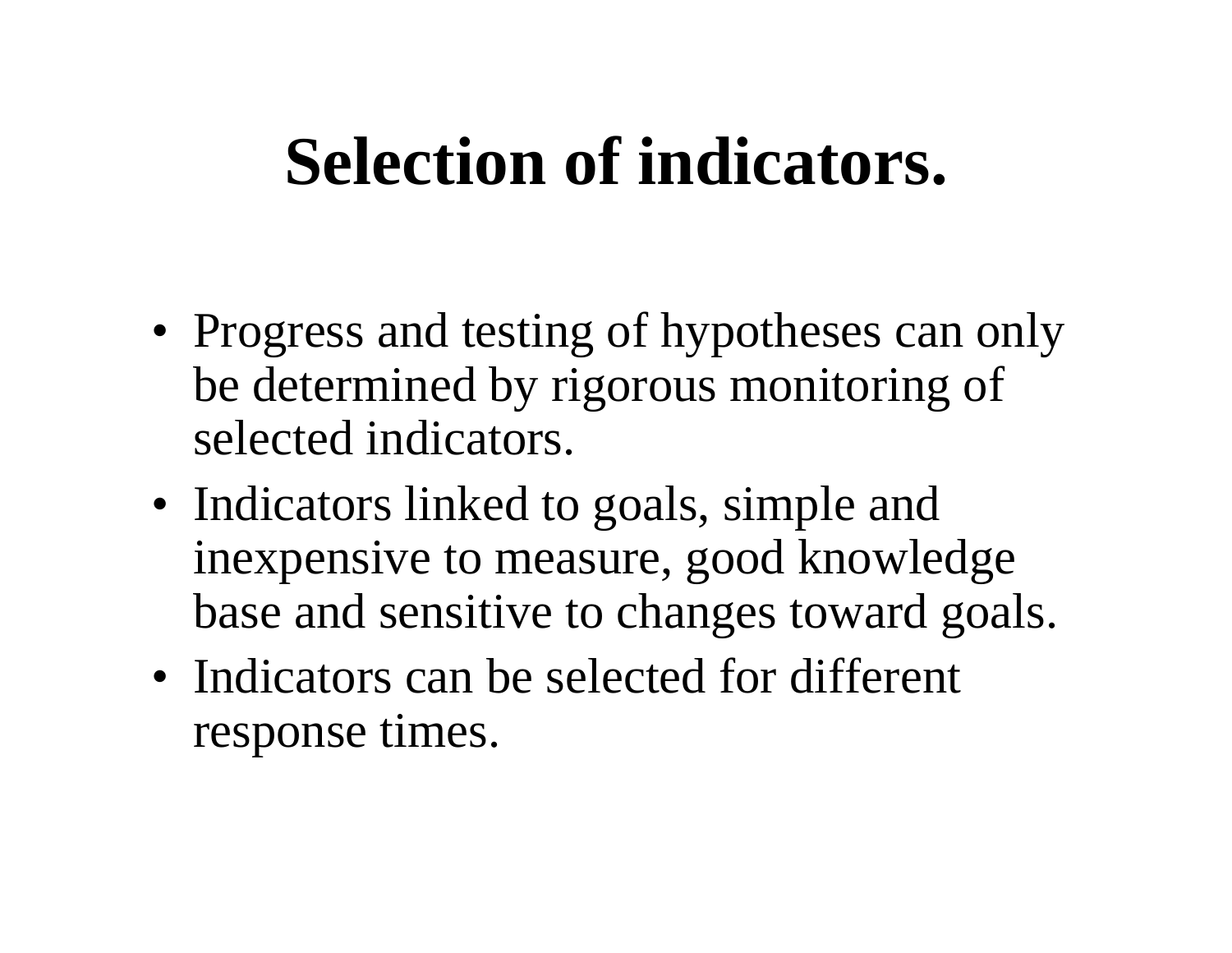## **Achieving goals and time.**

- We live in a time of short-termism; J.Gleick (1999) "Faster. The Acceleration of Just about Everything", society ( e.g., politicians, business & resource managers etc) expects activities to be done faster (e.g., business plans, milestones), but natural processes, such as those in restoration, have their own time spans.
- Fallacy of managerialism.
- Hence degradation-restoration hysteresis development can be accelerated, but restoration is invariably much slower.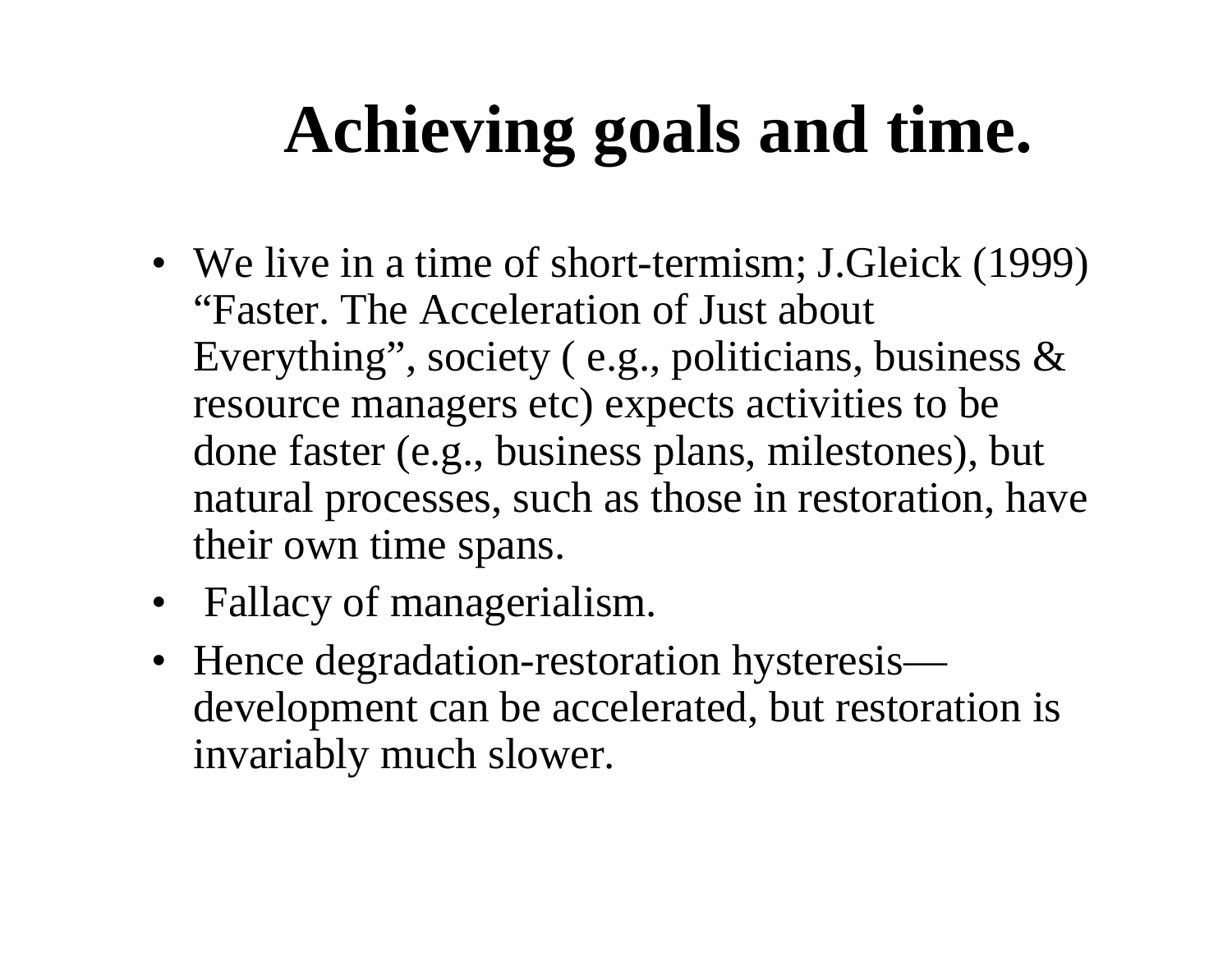## **Time Spans for restoration**

- Times for responses e.g., -Pacific Northwest salmon streams: 1-5 yrs for instream structures, 5- 20 yrs for riparian vegetation.
- Floodplain restoration: Kissimmee River, Florida ; aquatic plants 3-8 yrs, invertebrates 10-12 yrs and fish 12-20 yrs.
- Politically implementation of restoration can take time . Provision of environmental flows (28% a.n.f) in the Snowy River may take longer than the time to build the entire Snowy Mountains Scheme (~20 years ? vs 19). Murray River environmental flows?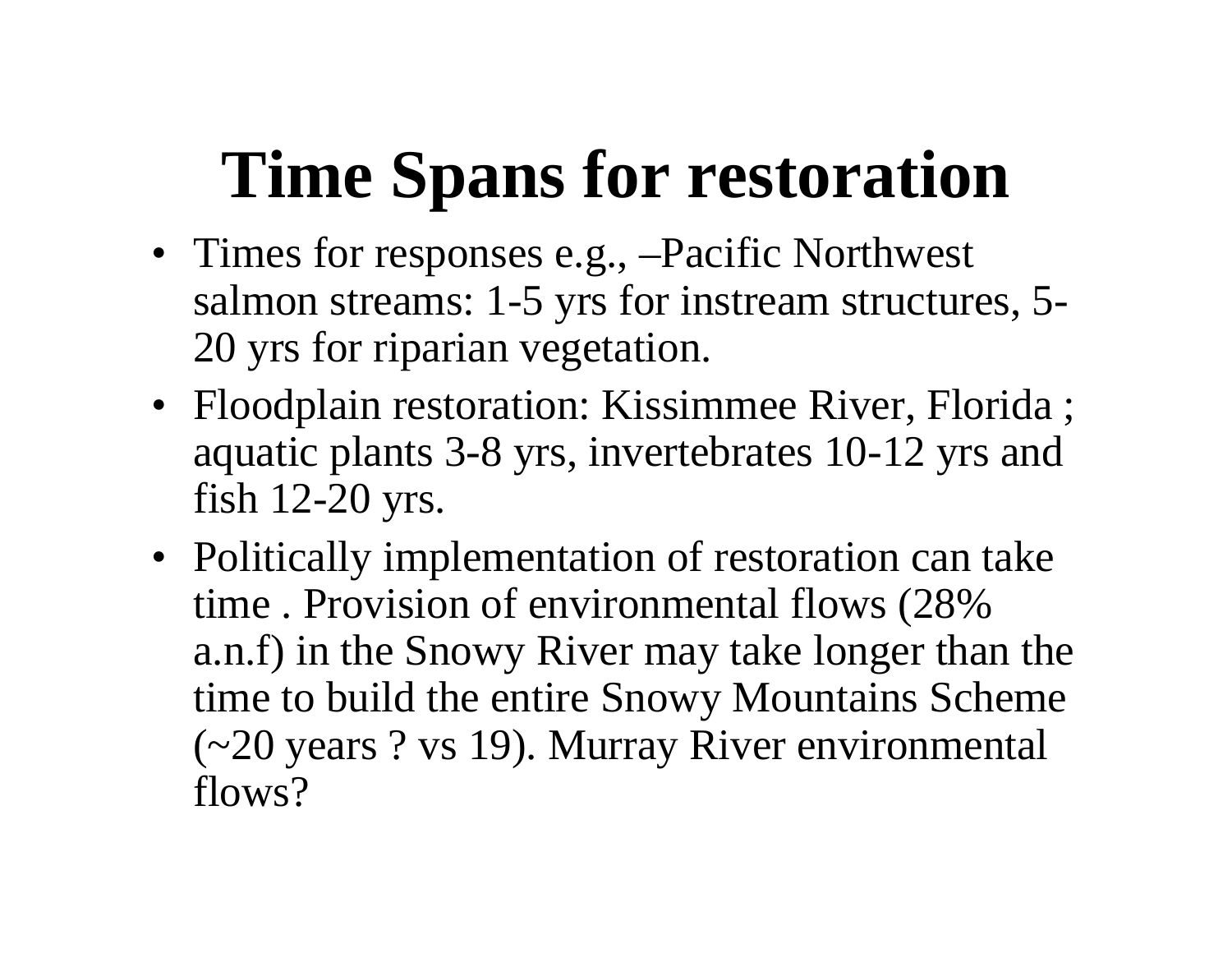### **Design of monitoring program**

- Crucial components of design include availability of before-restoration data sampled in same way as after-restoration data.
- Availability of control C (i.e., degraded), reference R (i.e. goals) and Treatment T sites (undergoing restoration). Design will be determined by availability.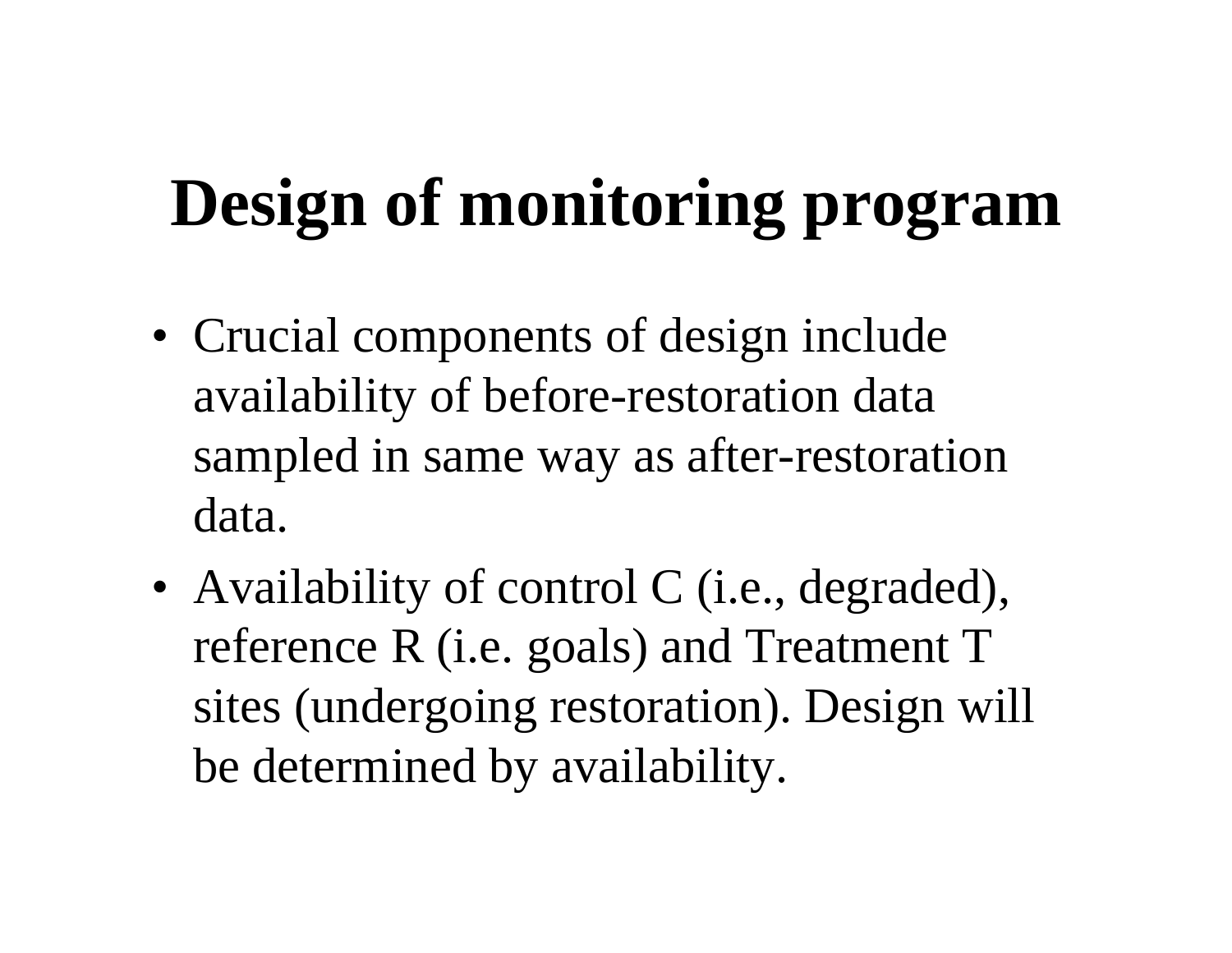## **Implementation of restorative measures**

- Many measures available with a plethora of manuals available (from Rosgen to Rutherfurd).
- Measures include environmental flows, enhancing habitat structure, barrier removal—dams, riparian zone replenishment.
- "Silver bullets" are rare.
- Measures may be more than one, requiring coordination and allowing for synergistic interactions.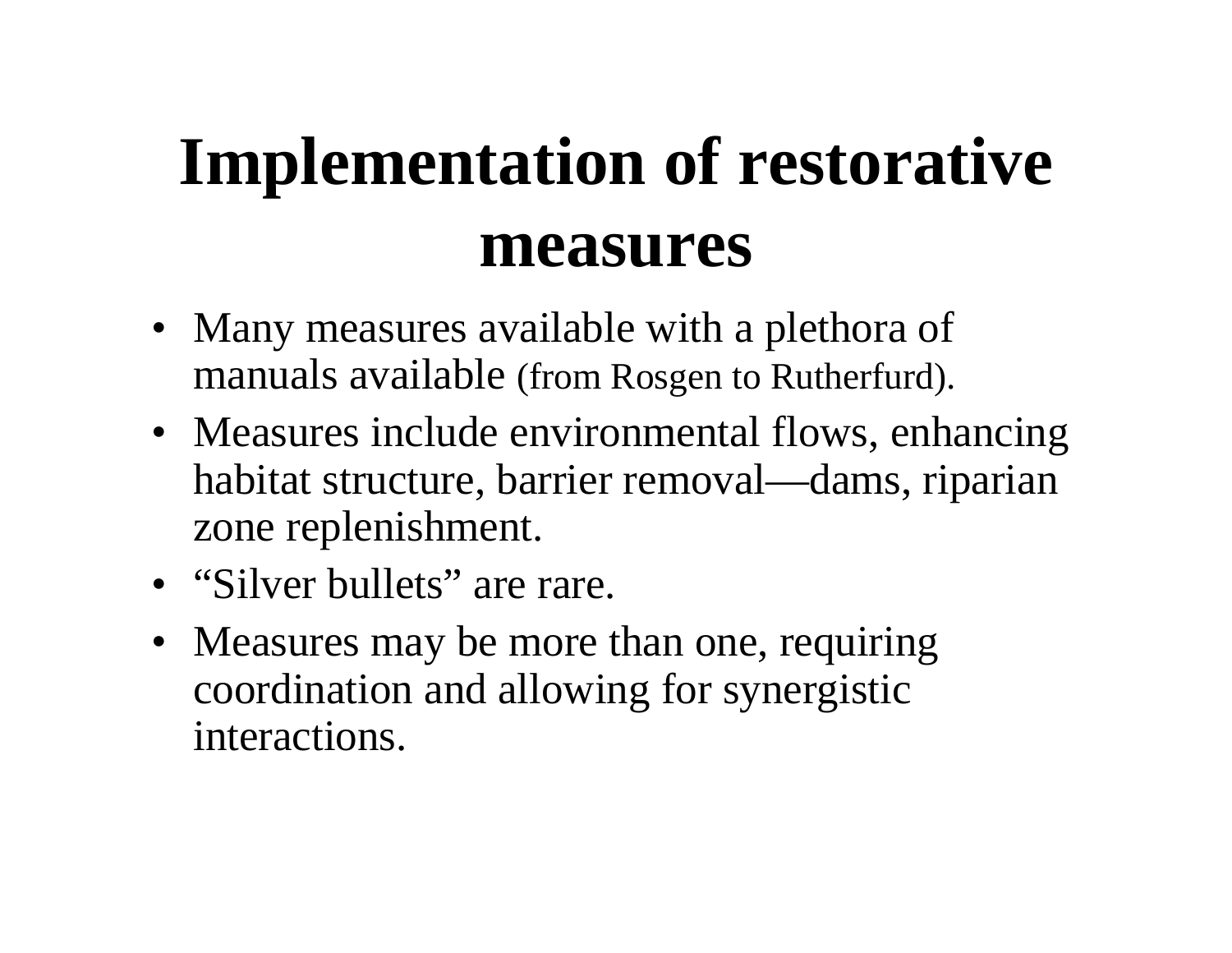#### **Benthos in sandy sections vs. CWD**

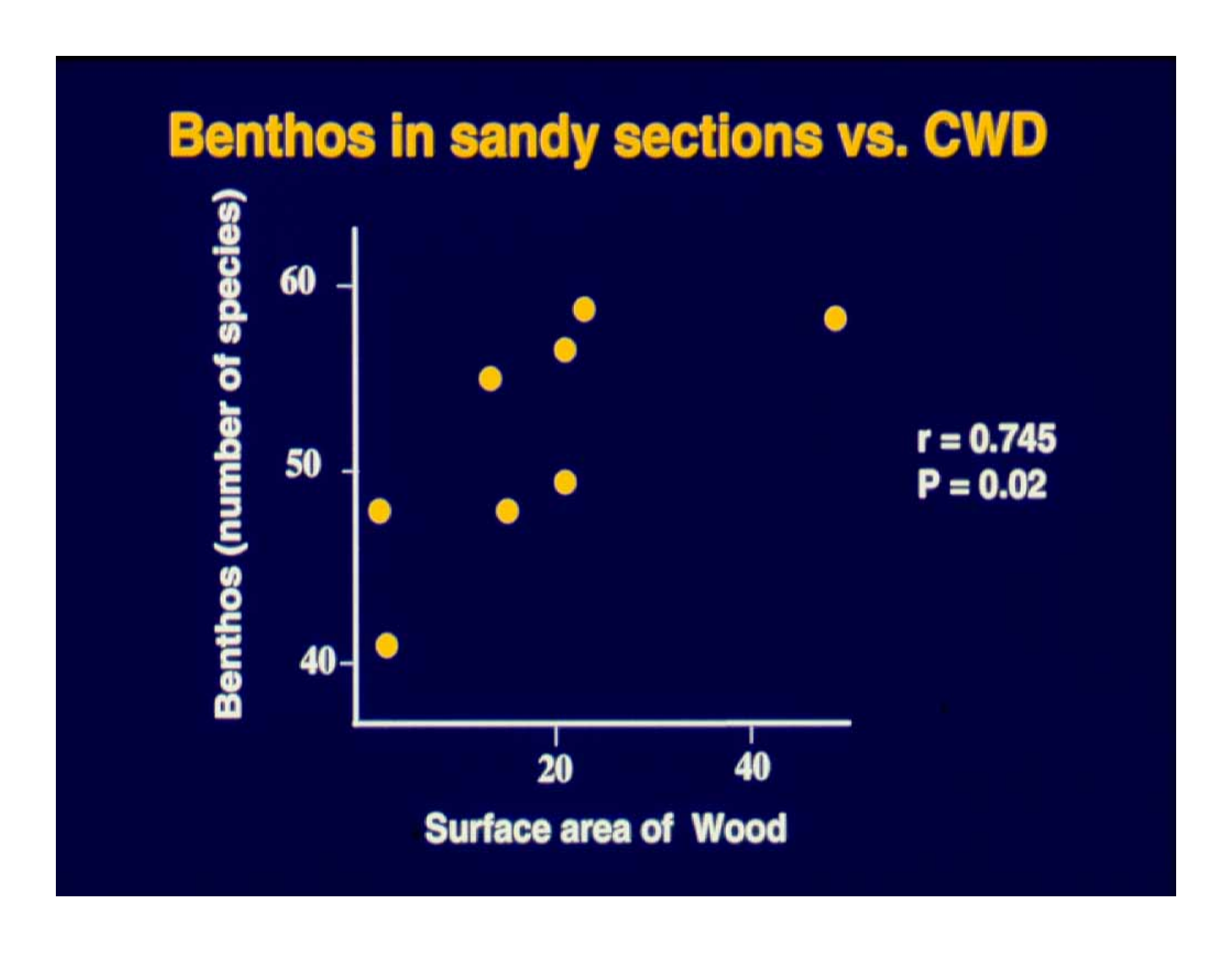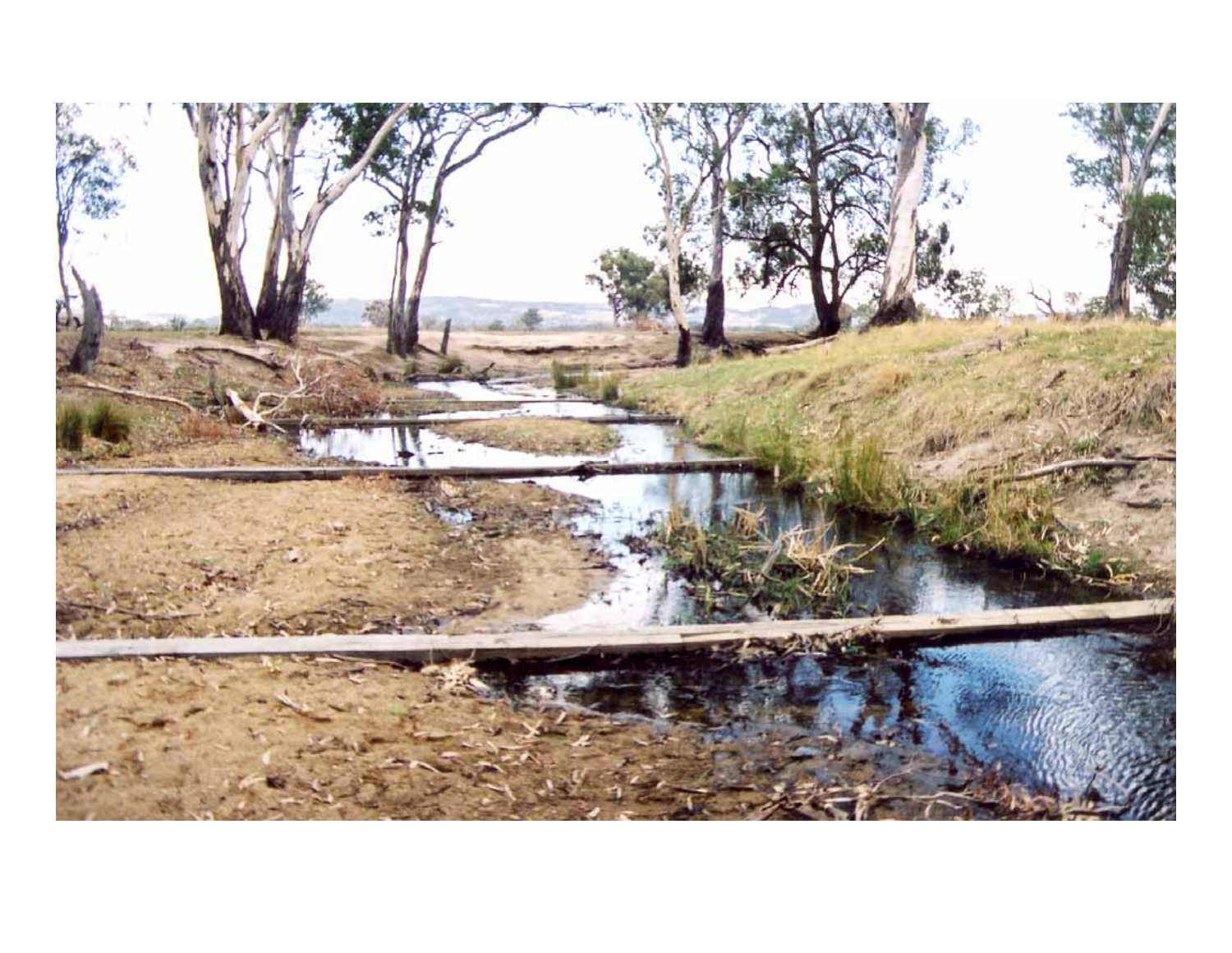Assessing Restoration Success – convergence toward reference or divergence from control conditions.

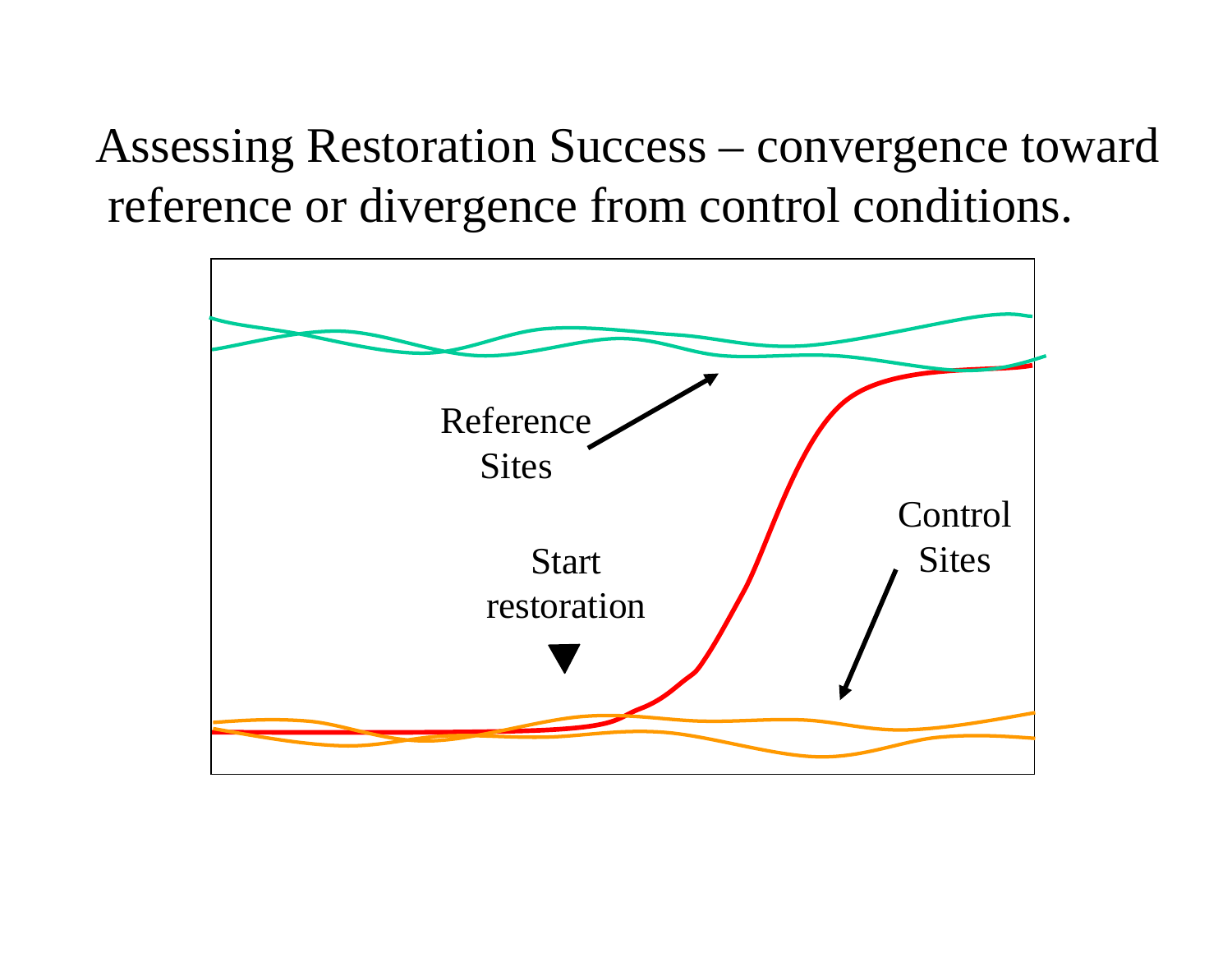#### **Achievement**

- Full restoration is rarely possible, especially for streams in settled catchments.
- Restoration may end with dynamically stable states resilient to prevailing disturbance regime.
- Need for results to be written up.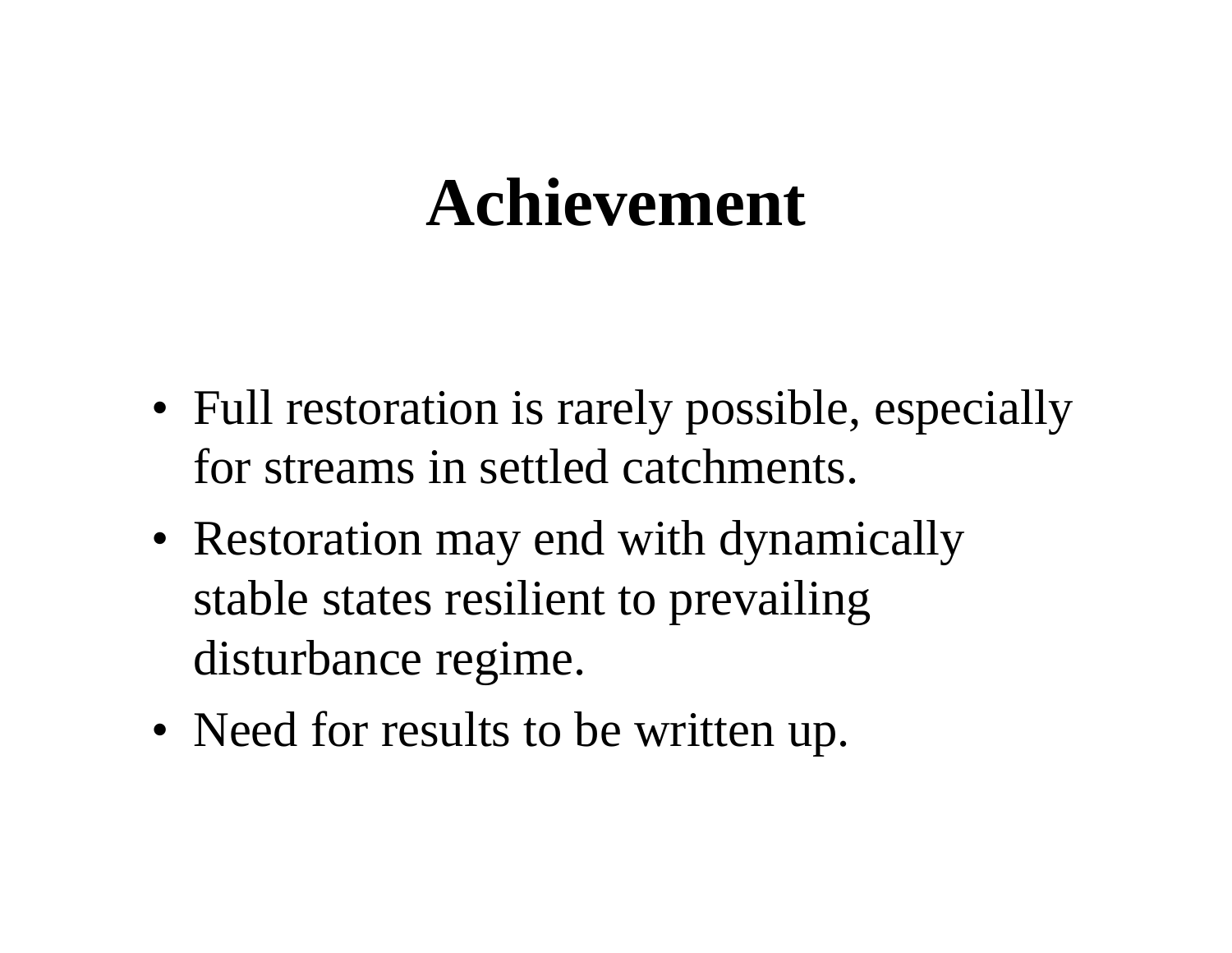#### Rubber Band Model

#### Humpty-Dumpty Model Hysteresis Model



after Sarr (2002)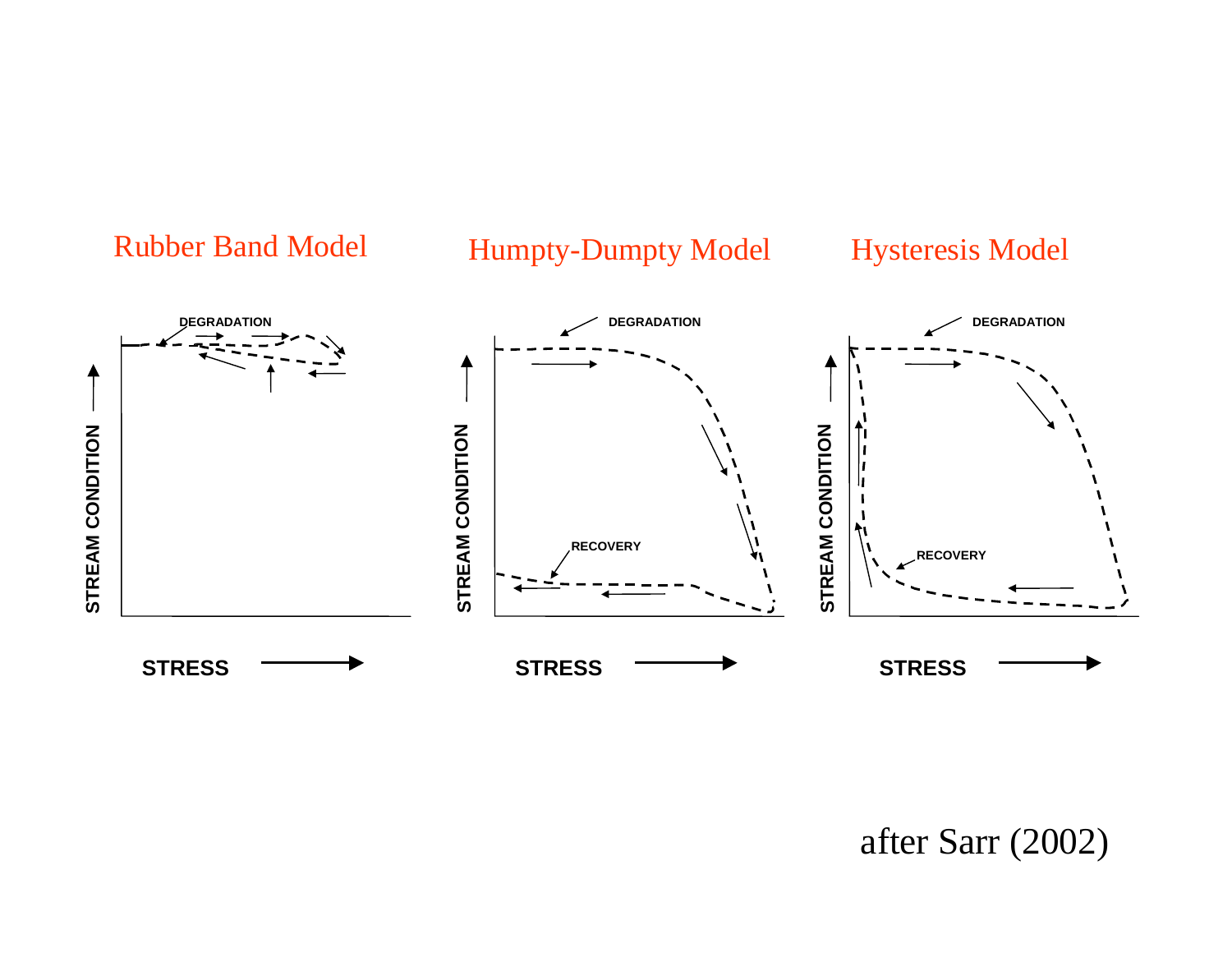#### **Five Criteria of Ecologically Successful Restoration. (from Palmer, M.A. et al 2005. J.Appl.Ecol.)**

- A guiding image exists: a dynamic ecological end point is identified *a priori*.
- Ecosystems are improved: the ecological conditions are measurably enhanced.
- Resilience is increased; self-sustainability is strengthened.
- No lasting harm is done.
- Ecological assessment is completed.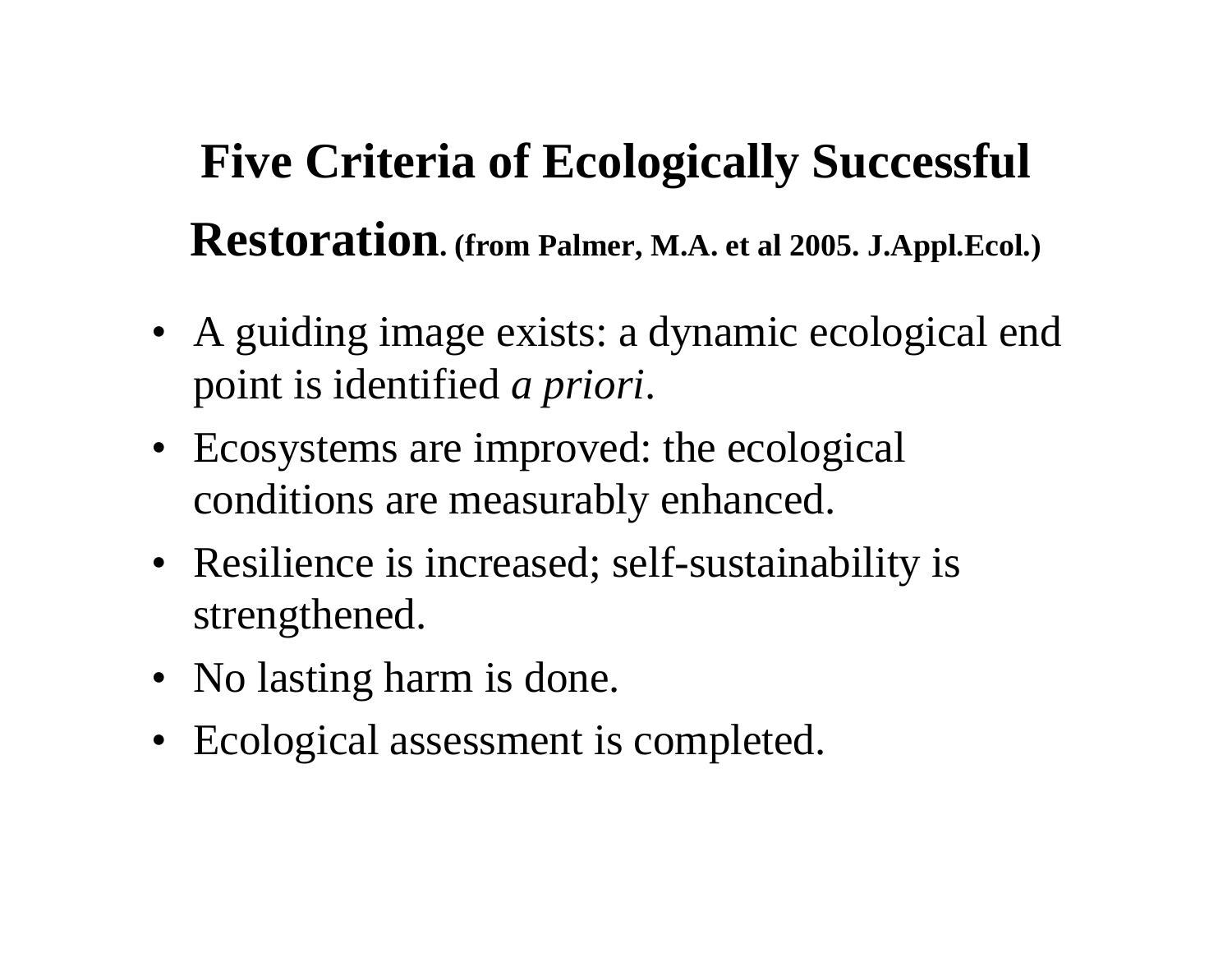#### **Advancing restoration ecology I**

- Clear need for partnerships between scientists and resource management agencies to tackle selected restoration projects.
- Such projects could follow AEAM (Adaptive Environmental Assessment and Management ) process.
- Replace "learning by trial and error" by "learning by doing".
- Requires long-term commitment by managers and funding agencies.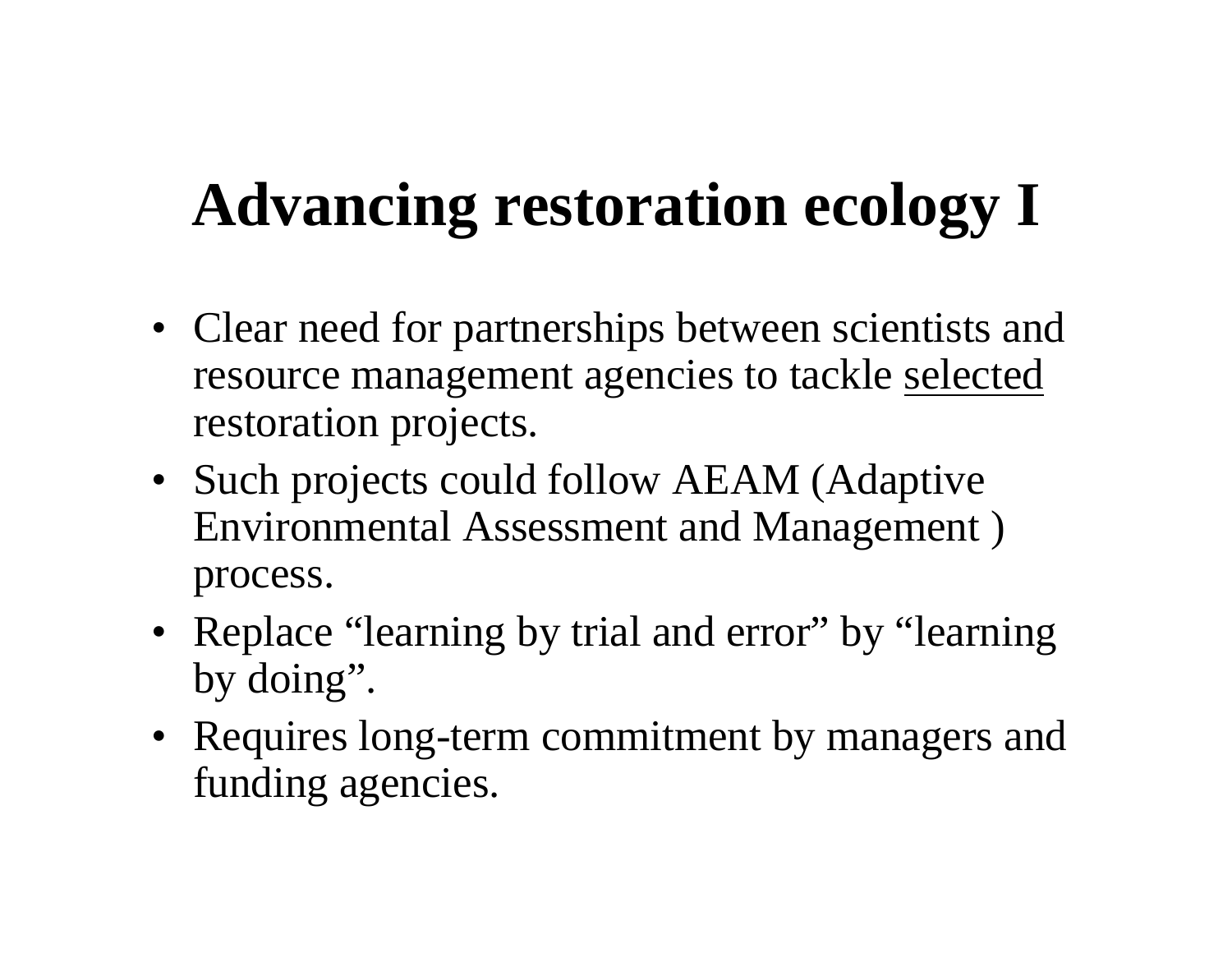#### **Advancing restoration ecology II**

- Development is still rapid and relatively unimpeded –restoration is slow and subject to much prevarication and obstruction; perhaps with the aim of maintaining the status quo-- a stable state of continued degradation—bureaucratic hysteresis.
- Need to change culture, leadership style and structure of "conventional bureaucracies" and create flexible "adaptive organizations".